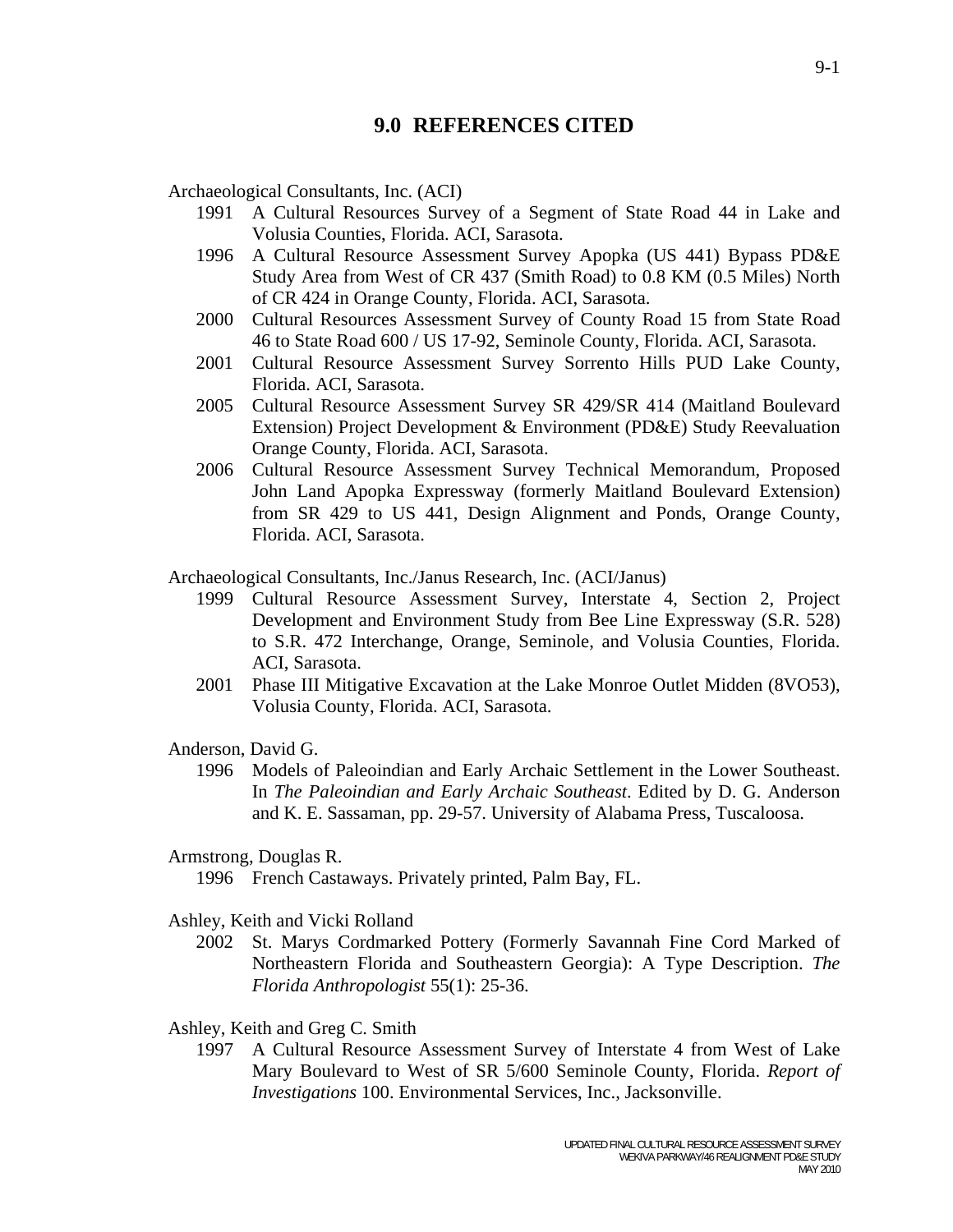Ashley, Keith, Greg C. Smith, and Marsha A. Chance

 1995 A Cultural Resource Assessment Survey of S.R. 500 (U.S. 441) from Lake Eustis Drive to CR44B Lake County, Florida. Environmental Services, Inc., Jacksonville.

## Aten, Lawrence E.

 1999 Middle Archaic Ceremonialism at Tick Island, Florida: Ripley P. Bullen's 1961 Excavation at the Harris Creek Site. *The Florida Anthropologist* 52(3): 131-200.

### Austin, Robert J.

- 1997 *The Economics of Lithic-Resource Use in South-Central Florida.* Ph.D. dissertation, Department of Anthropology, University of Florida, Gainesville.
- 2001 Paleoindian and Archaic Archaeology in the Middle Hillsborough River Basin: A Synthetic Overview. SEARCH, Jonesville.
- 2005 A Phase I Cultural Resource Survey of the Summerbrooke Development Property Lake County, Florida. SEARCH, Jonesville.

## Austin, Robert J. and Richard W. Estabrook

 2000 Chert Distribution and Exploitation in Peninsular Florida. *The Florida Anthropologist* 53(2-3): 116-131.

### Bacon, Eve

- 1975 *Orlando: A Centennial History*. Mickler House, Chuluota, FL.
- 1977 *Orlando: A Centennial History, Volume II*. The Mickler House Publishers, Chuluota, Florida.

## Ballo, Janice R. and Kenneth W. Hardin

 1986 Cultural Resource Assessment Survey of the Proposed General Sanford Estates, Seminole County, Florida. Piper Archaeological Research, Inc. (now Janus Research), Tampa.

### Batategas, Juliet T.

 2001 An Archaeological and Historical Survey of the Proposed South Mount Dora Tower Location in Lake County, Florida. Panamerican Consultants, Inc., Tampa.

## Bellomo, Randy V.

 1994 Cultural Resource Assessment Survey of Florida Power Corporation's Debary-Winter Springs 230 kV Transmission Line Right-Of-Way, Volusia and Seminole Counties, Florida. Janus Research, Tampa.

Beriault, John G., Robert Carr, Jerry Stipp, Richard Johnson, and Jack Meeder

 1981 The Archaeological Salvage of the Bay West Site, Collier County, Florida. *The Florida Anthropologist* 34(2): 39-58.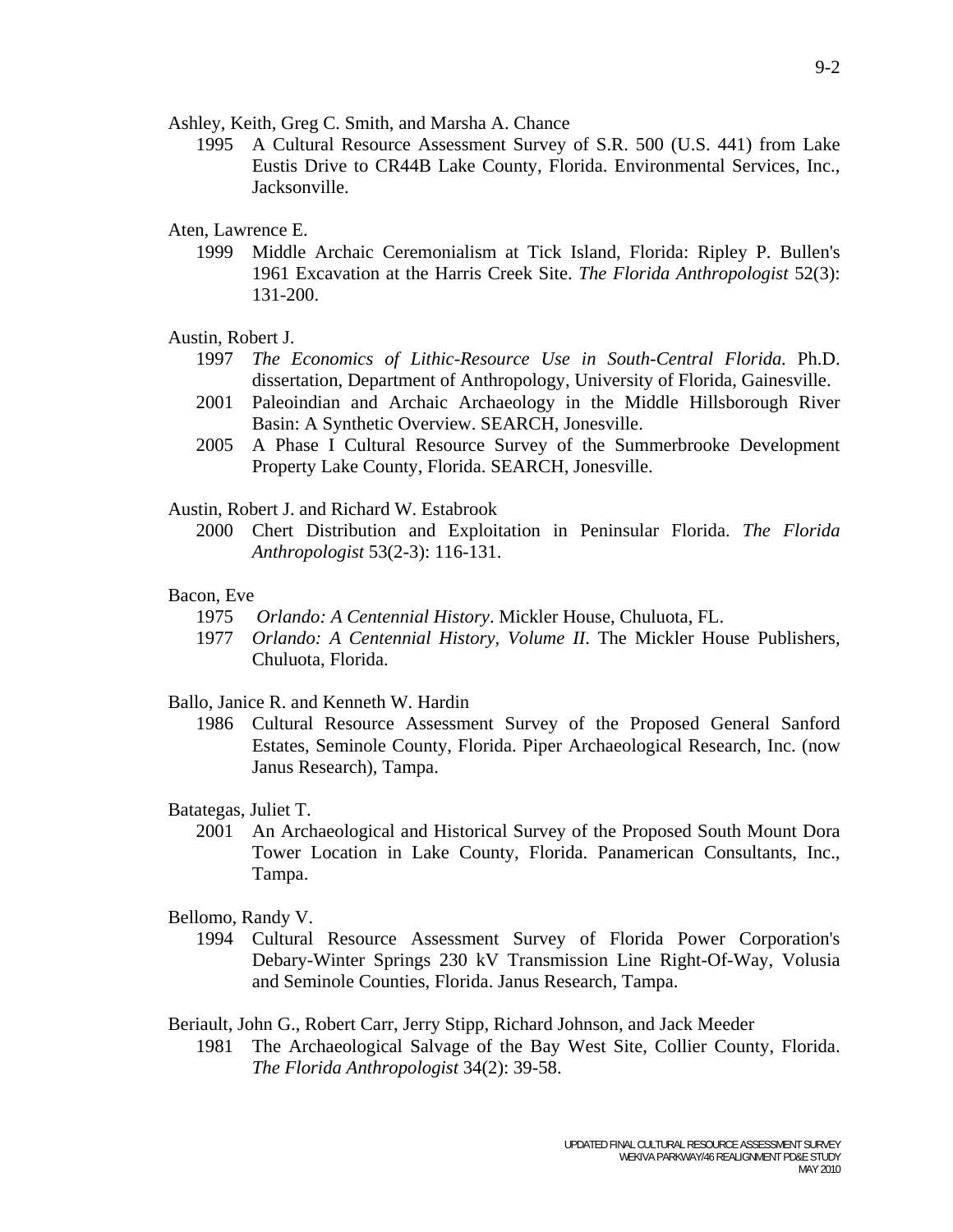#### Blackman, William F.

1927 *History of Orange County, Florida, Narrative and Biographical*.

## Bloom, Arthur L.

 1983 Sea Level and Coastal Changes. In *Late-Quaternary Environments of the United States: Volume 2 The Holocene*. Edited by H. E. Wright, Jr., pp. 42-51. University of Minnesota Press, Minneapolis.

### Brewer, David M. and Elizabeth A. Horvath

 2004 In Search of Lost Frenchmen: Report on the 1990 and 1995 Archaeological Investigations at the Oyster Bay Site (CANA-73 / 8VO3128), Canaveral National Seashore, Volusia County, Florida. Southeast Archeological Center, National Park Service, Tallahassee.

### Brown, Canter, Jr.

1991 *Florida's Peace River Frontier*. University of Central Florida Press, Orlando.

- Browning, William D.
	- 1992 Cultural Resource Assessment Survey of Proposed Bear Crossing Facility, Lake County, Florida. Florida Department of Transportation, Tallahassee.
- Browning, William D. and Roy Adlai Jackson
	- 1990 Archaeological and Historical Resource Assessment Survey, SR 44 from I-75 to SR 500/US 441. Florida Department of Transportation, Tallahassee.
- Browning, William D. and Melissa G. Wiedenfeld
	- 1989 Historical and Archaeological Resources Assessment Survey: I-4 Overpass with CR 46A and the Multilaning of SR 46A from the Heathrow International Complex Entrance to Rinehart Road in Seminole County. Florida Department of Transportation, Tallahassee.

#### Bullen, Ripley P.

1955a Carved Owl Totem, Deland, Florida. *The Florida Anthropologist* 8(3): 61-73.

- 1955b Stratigraphic Tests at Bluffton, Volusia County, Florida. *The Florida Anthropologist* 8(1): 1-16.
- 1959 The Transitional Period of Florida. *Southeastern Archaeological Conference Newsletter* 6(1): 43-53.
- 1962 Indian Burials at Tick Island. *Year Book of the American Philosophical Society* 1961: 477-480.
- 1970 The Transitional Period of Southern Southeastern United States as Viewed from Florida, or the Roots of the Gulf Tradition. *Southeastern Archaeological Conference Bulletin* 13: 63-70.
- 1972 The Orange Period of Peninsular Florida. In *Fiber-Tempered Pottery in Southeastern United States and Northern Columbia: Its Origins, Context, and Significance*. Edited by R. P. Bullen and J. B. Stoltman, pp. 9-33. *Florida Anthropological Society Publications* 6.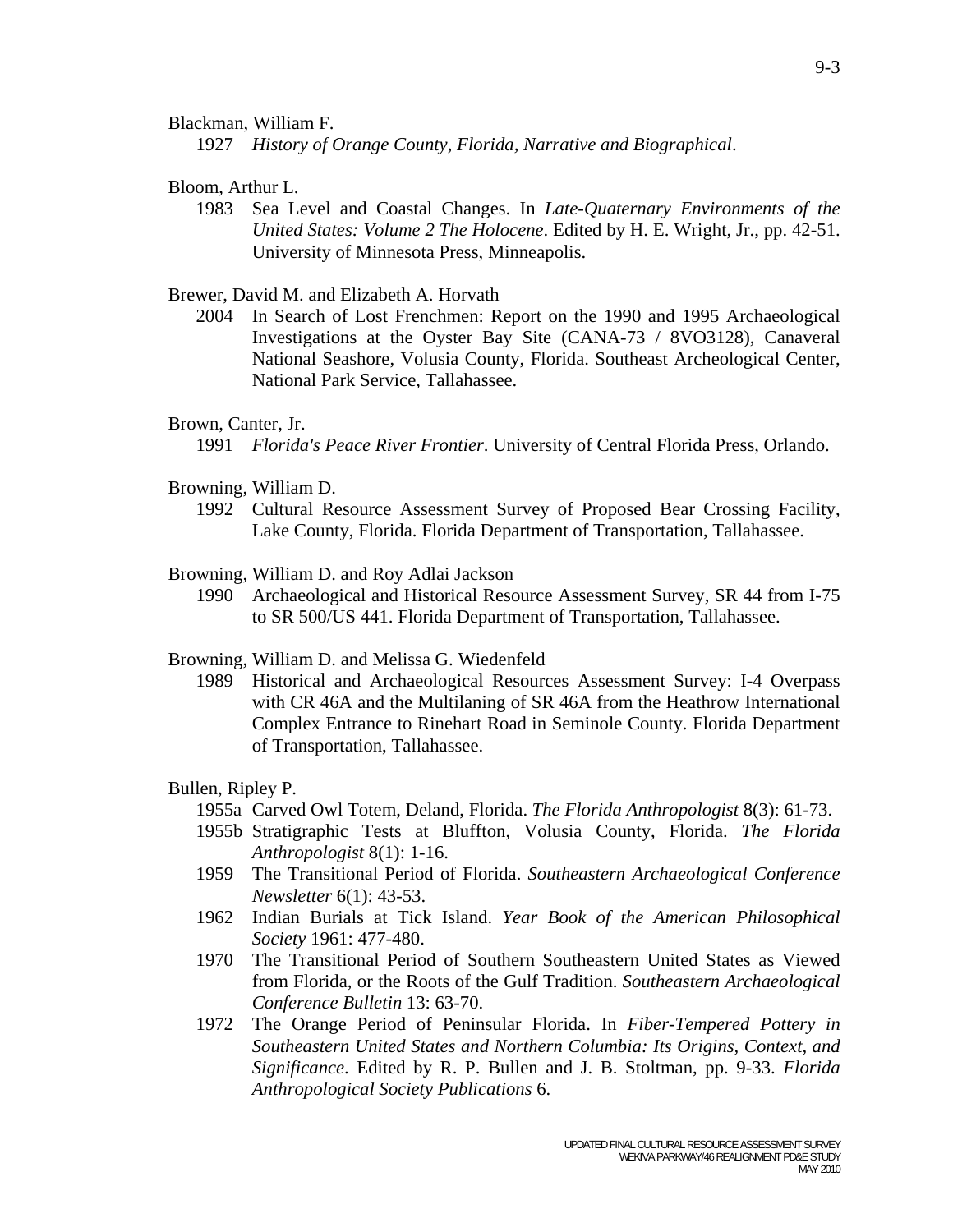Bullen, Ripley P.

 1975 *A Guide to the Identification of Florida Projectile Points*. Kendall Books, Gainesville.

Bullen, Ripley P., Walter Askew, Lee M. Feder, and Richard L. McDonnell

 1978 The Canton Street Site, St. Petersburg, Florida. *Florida Anthropological Society Publications* 9.

Bullen, Ripley P., Adelaide K. Bullen, and William J. Bryant

 1967 Archaeological Investigations at Ross Hammock Site, Florida. *American Studies Report* 7. The William L. Bryant Foundation, Orlando.

Bullen, Ripley P. and Frederick W. Sleight

- 1959 Archaeological Investigations of the Castle Windy Midden, Florida. *American Studies Report* 1. The William L. Bryant Foundation, Orlando.
	- 1960 Archaeological Investigations of the Green Mound, Florida. *American Studies Report* 2. The William L. Bryant Foundation, Orlando.

Burger, Brad William

- 1992 Phase I Cultural Resources Assessment Survey Proposed Grant Line Road Extension Seminole County, Florida. Manuscript on file, Florida Division of Historical Resources, Tallahassee.
- 1993 Cultural Resources Assessment Survey of Phase I Portion of Lake Sylvan PUD Project Site, Seminole County, Florida. Manuscript on file, Florida Division of Historical Resources, Tallahassee.

Burger, William and Linda F. Stine

 1992 An Archaeological Study of the Alaqua Lakes PUD, Seminole County, Florida. Manuscript on file, Florida Division of Historical Resources, Tallahassee.

### Cabeza de Vaca, Alvar Núñez

 1922 *The Journey of Alvar Núñez Cabeza de Vaca and His Companions from Florida to the Pacific, 1528-1536*. Allerton, New York.

#### Cable, John S.

 1996 Haw River Revisited: Implications for Modeling Terminal Late Glacial and Early Holocene Hunter-Gatherer Settlement Systems in the Southeast. In *The Paleoindian and Early Archaic Southeast*. Edited by D. G. Anderson and K. E. Sassaman, pp. 107-148. University of Alabama Press, Tuscaloosa.

## Carbone, Victor

 1983 Late Quaternary Environment in Florida and the Southeast. *The Florida Anthropologist* 36(1-2): 3-17.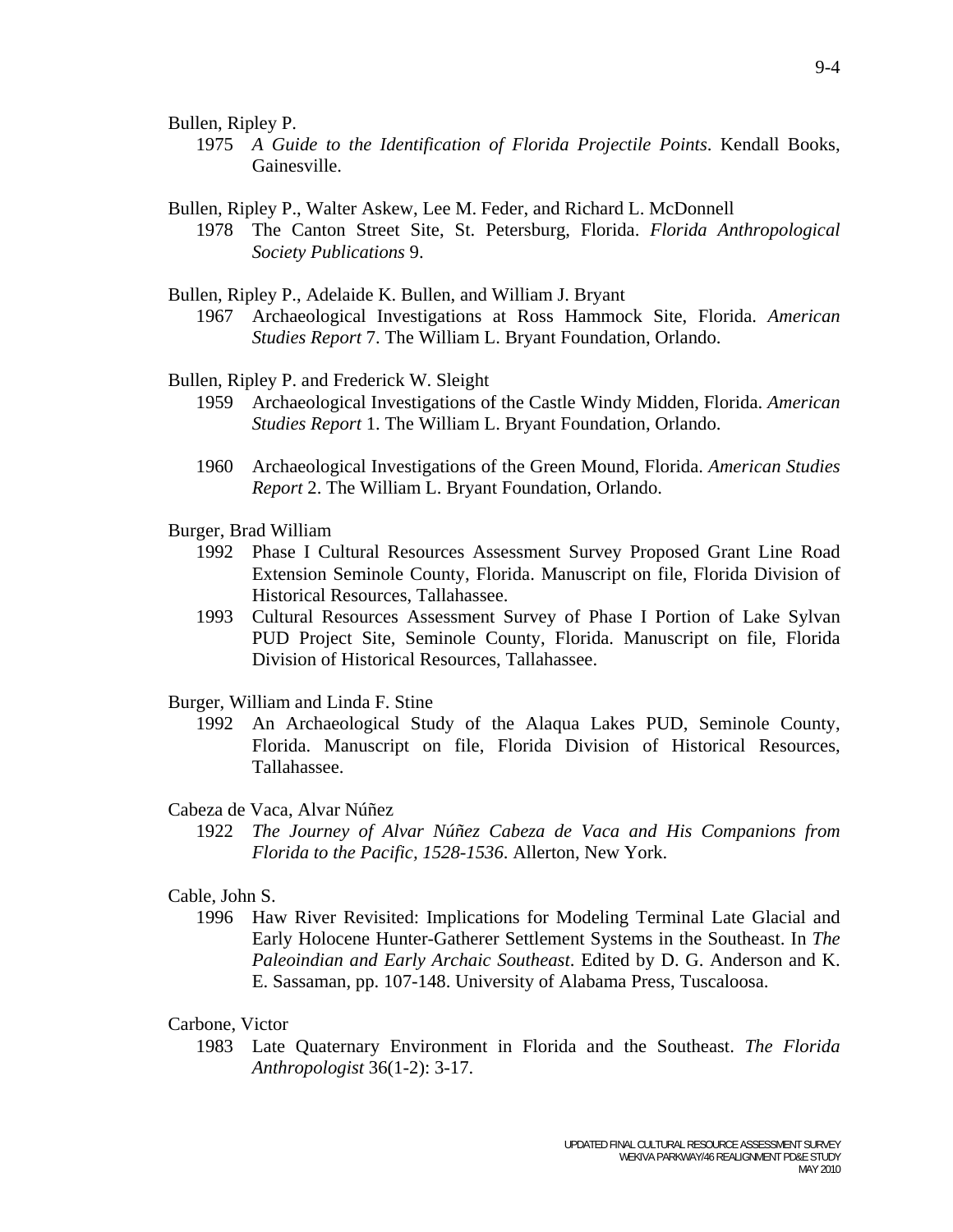Carlson, Betsy

 2001 Cultural Resource Survey: Proposed Cell Tower # 40544-0-8421-02-905 Katie's Landing Site; Sorrento, Lake County, Florida. SEARCH, Jonesville.

#### Carr, Robert S. and B. Calvin Jones

 1981 *Florida Anthropologist* Interview with Calvin Jones, Part II -- Excavations of An Archaic Cemetery. *The Florida Anthropologist* 34(2): 81-89.

Carr, Robert S., Mark Lance, and John Beriault

 2001 An Archaeological Assessment of the Wekiva River Parcel, Seminole County, Florida. *AHC Technical Report* 342. Archaeological and Historical Conservancy, Davie.

#### Carty, Thomas J.

- 2005a An Archaeological and Historical Survey of the Existing Alderene Park Tower Location in Seminole County, Florida. Panamerican Consultants, Inc., Tampa.
- 2005b An Archaeological and Historical Survey of the Proposed North Sanford Tower Location in Seminole County, Florida. Panamerican Consultants, Inc., Tampa.

### Causey, Philip D.

 2003 A Cultural Resources Assessment of the Mount Dora Apartments Tract Lake County, Florida. PBS&J, Inc., Tallahassee.

## Civil War Florida, Inc.

- 2001- "Civil War Florida. Master Soldier Index".
- 2006 http://www.civilwarflorida.com/site/soldiers/soldier\_index.php.

Clausen, Carl J., A. D. Cohen, Cesare Emiliani, J. A. Holman, and J. J. Stipp

 1979 Little Salt Spring, Florida: A Unique Underwater Site. *Science* 203(4381): 609-614.

# Clench, W. J. and R. D. Turner

 1956 Freshwater Mollusks of Alabama, Georgia, and Florida from the Escambia to the Suwannee River. *Bulletin of the Florida State Museum, Biological Sciences* 1(3): 97-239.

Cockrell, Wilburn A.

 2003 Archaeological and Historical Survey: A Preliminary Assessment Katie's Wekiva River Lands 8SE1177 Lower Wekiva River Preserve State Park Seminole County, Florida. Manuscript on file, Florida Division of Historical Resources, Tallahassee.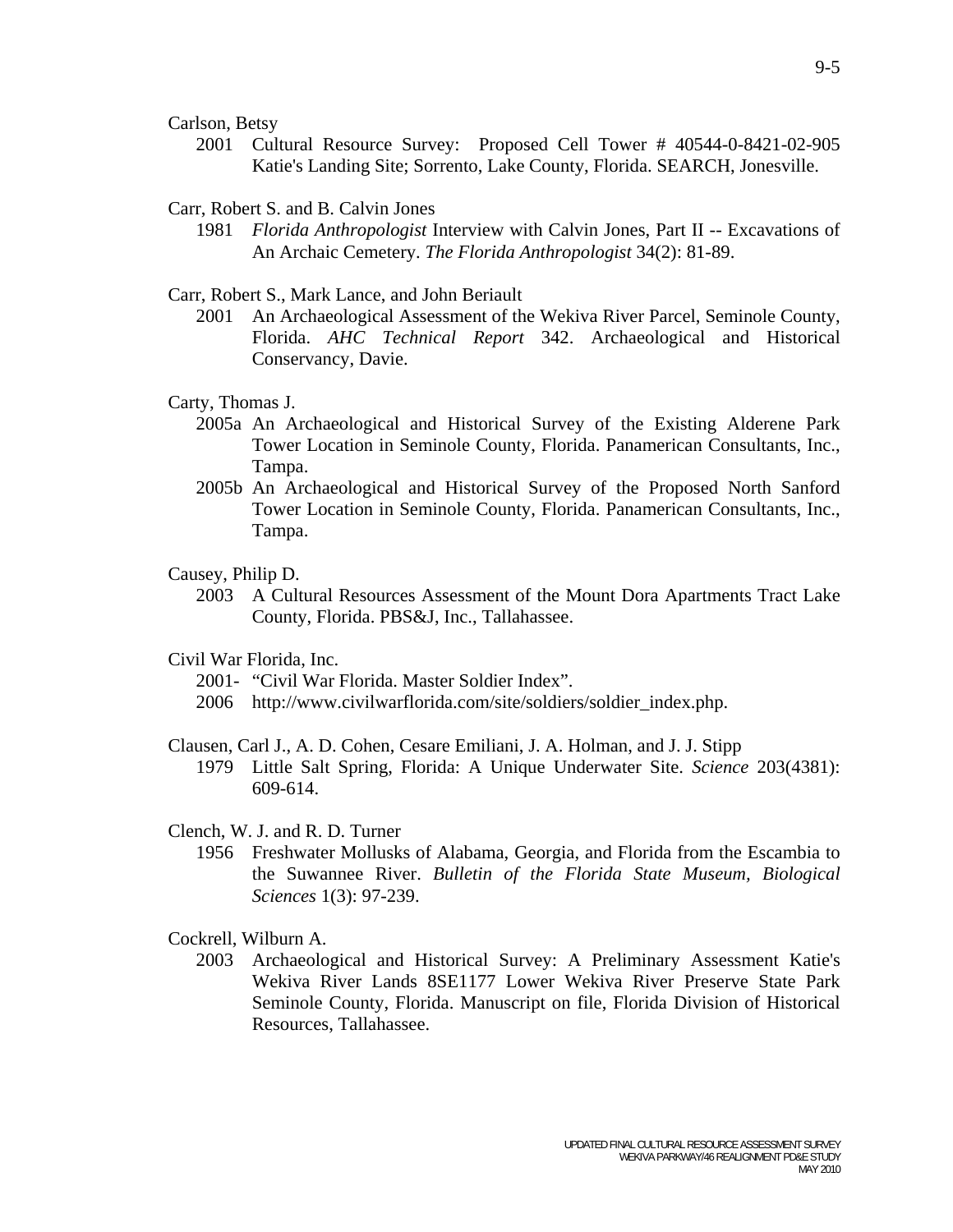Colquhoun, Donald L., Mark J. Brooks, James Michie, William B. Abbott, Frank W. Stapor, Walter Newman, and Richard R. Pardi

 1981 Location of Archaeological Sites with Respect to Sea Level in the Southeastern United States. *Striae* 14: 144-150.

## Cordell, Ann S.

- 1985 Pottery Variability and Site Chronology in the Upper St. Johns River Basin. In *Archaeological Site Types, Distribution, and Preservation within the Upper St. Johns River Basin, Florida*. Edited by B. Sigler-Eisenberg, pp. 114-134. *Miscellaneous Project and Report Series* 27. Florida State Museum (now Florida Museum of Natural History), Gainesville.
- 1993 Chronological Variability in Ceramic Paste: A Comparison of Deptford and Savannah Period Pottery in the St. Mary's River Region of Northeast Florida and Southeast Georgia. *Southeastern Archaeology* 12(1): 33-58.
- 2004 Paste Variability and Possible Manufacturing Origins of Late Archaic Fiber-Tempered Pottery from Selected Sites in Peninsular Florida. In *Early Pottery: Technology, Function, Style, and Interaction in the Lower Southeast*. Edited by R. Saunders and C. T. Hays, pp. 63-104. University of Alabama Press, Tuscaloosa.

#### Cronin, T. M.

 1987 Quaternary Sea-Level Changes in the Eastern United States of America: A Methodological Perspective. In *Sea-Level Changes*. Edited by M. J. Tooley and I. Shennan, pp. 225-248. Basil Blackwell, Inc., Oxford.

#### Cumbaa, Stephen L.

 1976 A Reconsideration of Freshwater Shellfish Exploitation in the Florida Archaic. *The Florida Anthropologist* 29(2, Part 1): 49-59.

#### Daniel, I. Randolph

 1985 A Preliminary Model of Hunter-Gatherer Settlement in Central Florida. *The Florida Anthropologist* 38(4): 67-80.

## Daniel, I. Randolph and Michael Wisenbaker

 1987 *Harney Flats: A Florida Paleo-Indian Site*. Baywood Publishing Co., Inc., Farmingdale, NY.

## Davis, McMillan

- 2003 A Cultural Resource Survey of the Proposed West Heathrow 1 Cell Tower Site in Seminole County, Florida. Manuscript on file, Florida Division of Historical Resources, Tallahassee.
- 2004a An Archaeological Survey of the Proposed Sorrento Springs Cell Tower Site in Lake County, Florida. Manuscript on file, Florida Division of Historical Resources, Tallahassee.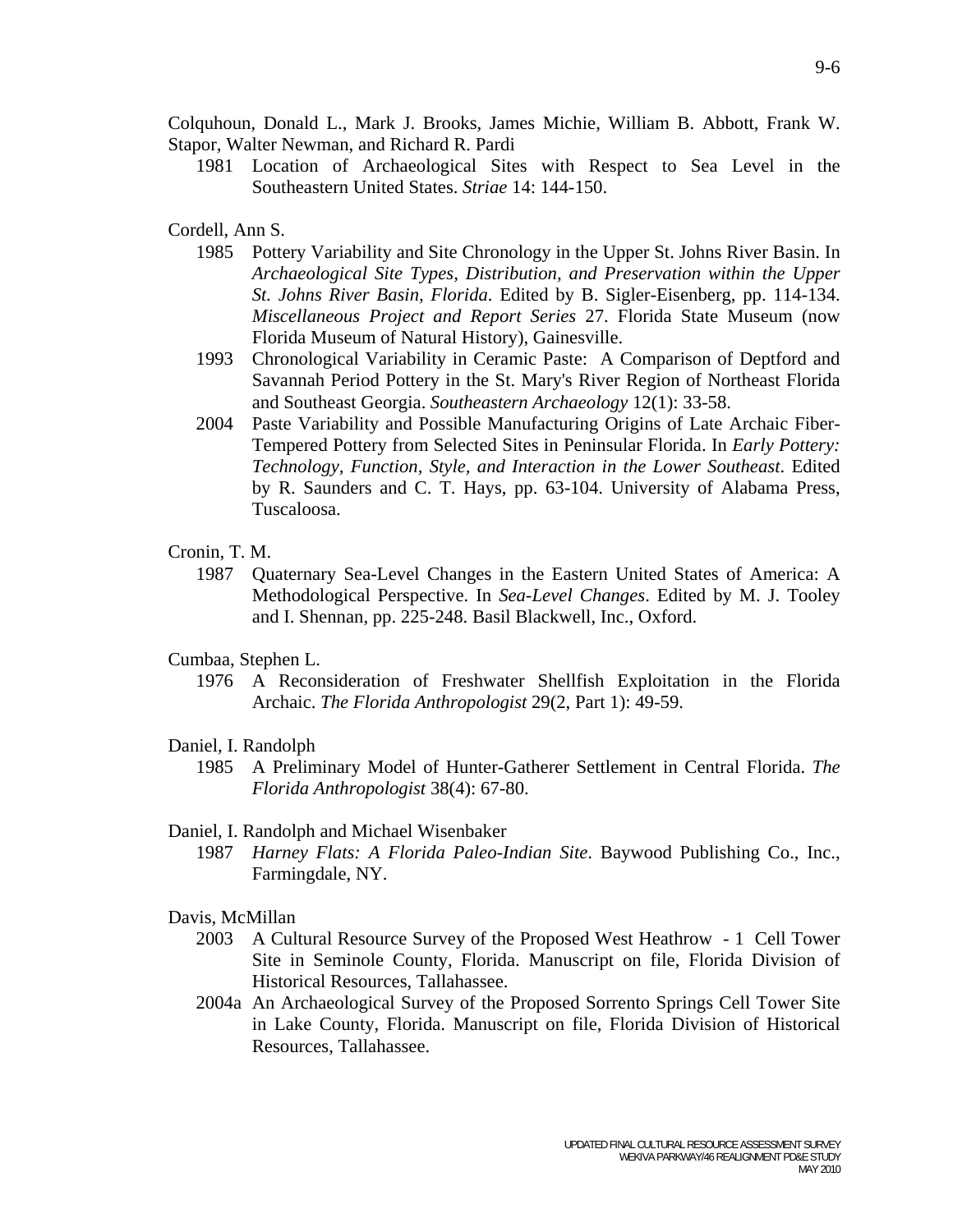Davis, McMillan

 2004b Historic Resource Report Seminole Springs Herb Farm 34935 West Huff Road, Eustis, Lake County, Florida. Manuscript on file, Florida Division of Historical Resources, Tallahassee.

Deagan, Kathleen A.

 1978 Cultures in Transition: Assimilation and Fusion Among the Eastern Timucua. In *Tacachale: Essays on the Indians of Florida and Southeastern Georgia During the Historic Period*. Edited by J. T. Milanich and S. Proctor, pp. 89- 119. University Press of Florida, Gainesville.

Delcourt, Paul A. and Hazel R. Delcourt

 1981 Vegetation Maps for Eastern North America: 40,000 yr B.P. to the Present. In *Geobotony II*. Edited by R. C. Romans, pp. 123-165. Plenum Publishing Corp.

Dickinson, Martin F. and Lucy B. Wayne

- 1985 Cultural Resource Assessment for the City of Sanford Proposed 201 Wastewater Effluent Disposal Facility Plan Site 1. Water and Air Research, Inc. (SouthArc), Gainesville.
- 1992 Cultural Resources Assessment, Deer Island PUD, Lake County, Florida. SouthArc, Inc., Gainesville.
- 1993 Archaeological Data Recovery, 8Vo4365 -- Canal Street Project, City of New Smyrna Beach, Volusia County, Florida. SouthArc, Inc., Gainesville.
- 1996 The Sligh Site (8Se1332): Data Recovery Excavations on Lake Jessup, Winter Springs, Seminole County, Florida. SouthArc, Inc., Gainesville.
- 2002 Cultural Resource Survey and Assessment, Gatwick II PUD Lake County, Florida. SouthArc, Inc., Gainesville.
- 2003 Cultural Resource Survey and Assessment Lakewood Ranches, Lake County, Florida. SouthArc, Inc., Gainesville.

#### Doran, Glen H., Ed.

 2002 *Windover: Multidisciplinary Investigations of an Early Archaic Florida Cemetery*. University of Florida Press, Gainesville.

### Doran, Glen H. and David N. Dickel

 1988 Multidisciplinary Investigations at the Windover Site. In *Wet Site Archaeology*. Edited by B. A. Purdy, pp. 263-289. Telford Press, Caldwell, NJ.

#### Douglass, Andrew E.

 1882 A Find of Ceremonial Axes in a Florida Mound. *American Antiquarian and Oriental Journal* 4: 100-109.

## Dreves, Rick

 1974 Archaeological Investigations of 8OR17: An Early Aboriginal Site on the Shore of Lake Apopka. *The Florida Anthropologist* 27(2): 67-76.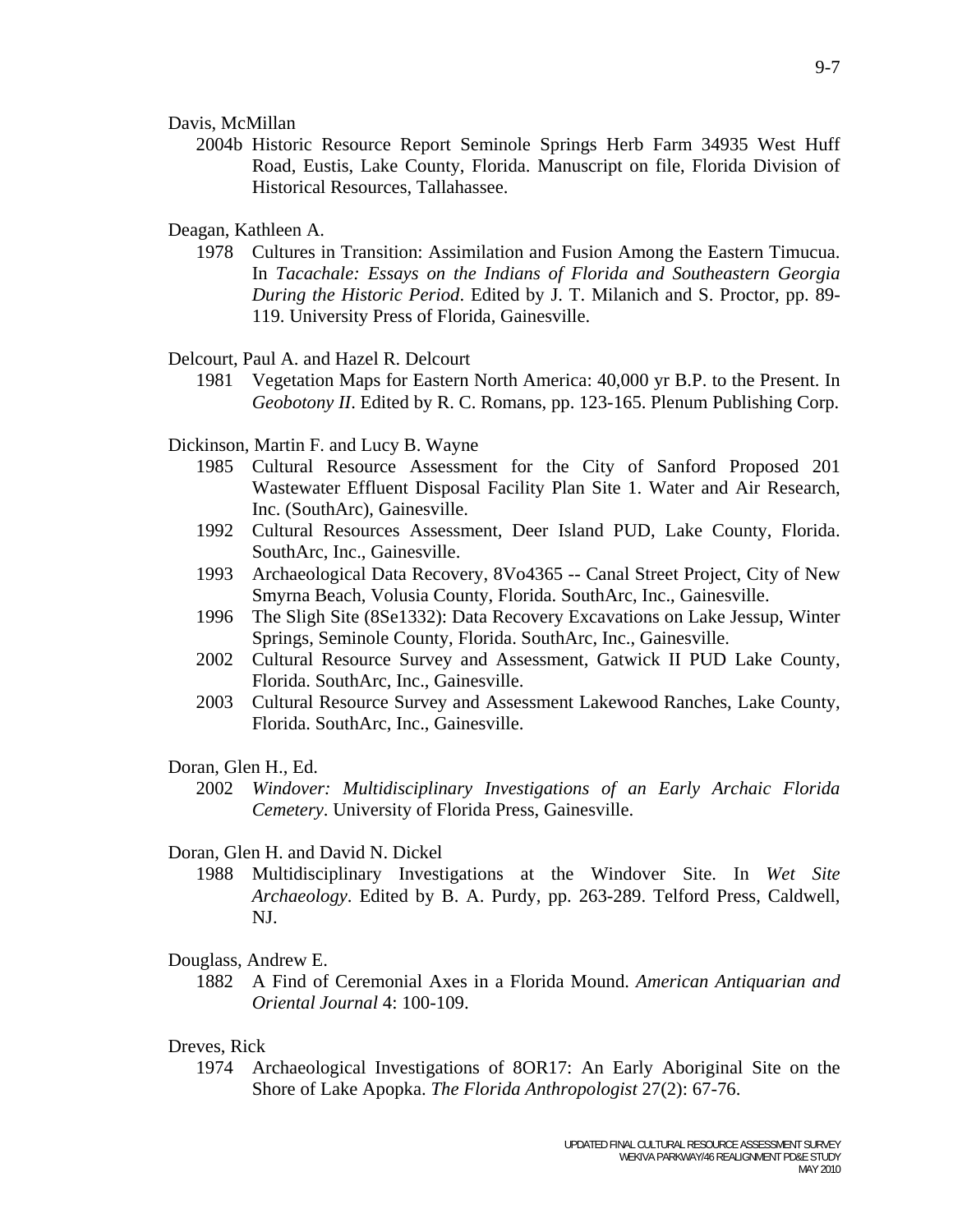Droz, Robert V.

 2000 "Blue Diamonds: The Old Florida Road System." Available online at: http://www.us-highways.com/oldfl.htm

## Dunbar, James and Christine Newman

 2004 Assessment and Documentation of Cultural Resources in Seminole State Forest, Lake County, Florida. C.A.R.L. Archaeological Survey, Florida Bureau of Archaeological Research, Tallahassee.

## Dunbar, James S.

- 1981 The Effect of Geohydrology and Natural Resource Availability on Site Utilization at the Fowler Bridge Mastodon Site (8Hi393c/uw) in Hillsborough County, Florida. In *Report on Phase II Underwater Archaeological Testing at the Fowler Bridge Mastodon Site (8Hi393c/uw), Hillsborough County, Florida*. Edited by J. Palmer, J. S. Dunbar and D. H. Clayton, pp. 63-106. *Interstate 75 Highway Phase II Archaeological Report* 5. Florida Division of Archives, History and Records Management (now Florida Division of Historical Resources), Tallahassee.
- 1991 Resource Orientation of Clovis and Suwannee Age Paleoindian Sites in Florida. In *Clovis: Origins and Adaptations.* Edited by R. Bonnichsen and K. L. Turnmire, pp. 185-213. Center for the Study of the First Americans, Oregon State University, Corvallis.
- 1997 *Paleoindian and Early Archaic Potentials of the Continental Shelf in the Southeast US*. Paper presented at the Paper presented at the AAAS-97, Anthropology Section.

# Dunbar, James S. and Ben I. Waller

 1983 A Distribution Analysis of the Clovis/Suwannee Paleo-Indian Sites of Florida - A Geographical Approach. *The Florida Anthropologist* 36(1-2): 18-30.

# Dyer, Frederick H.

 1978 *Compendium of the War of the Rebellion*. Press of Morningside Book Shop, 10/3/2006. Union Regimental Histories - United States Colored Troops: http://www.civilwararchive.com/Unreghst/uncolinf1.htm and Union Regimental Histories - South Carolina: http://www.civilwararchive.com/Unreghst/unsctr.htm.

## Elliott, Brenda

 1990 Orange County Black Communities Survey: Phase I. Manuscript on file, Florida Division of Historical Resources, Tallahassee.

## Ellis, Gary D., Russell A. Dorsey, and Robin Denson

 1994 Cultural Resources Study of Seminole County, Florida: Archaeology. Ellis Archaeology (now Gulf Archaeological Research Institute), Lecanto.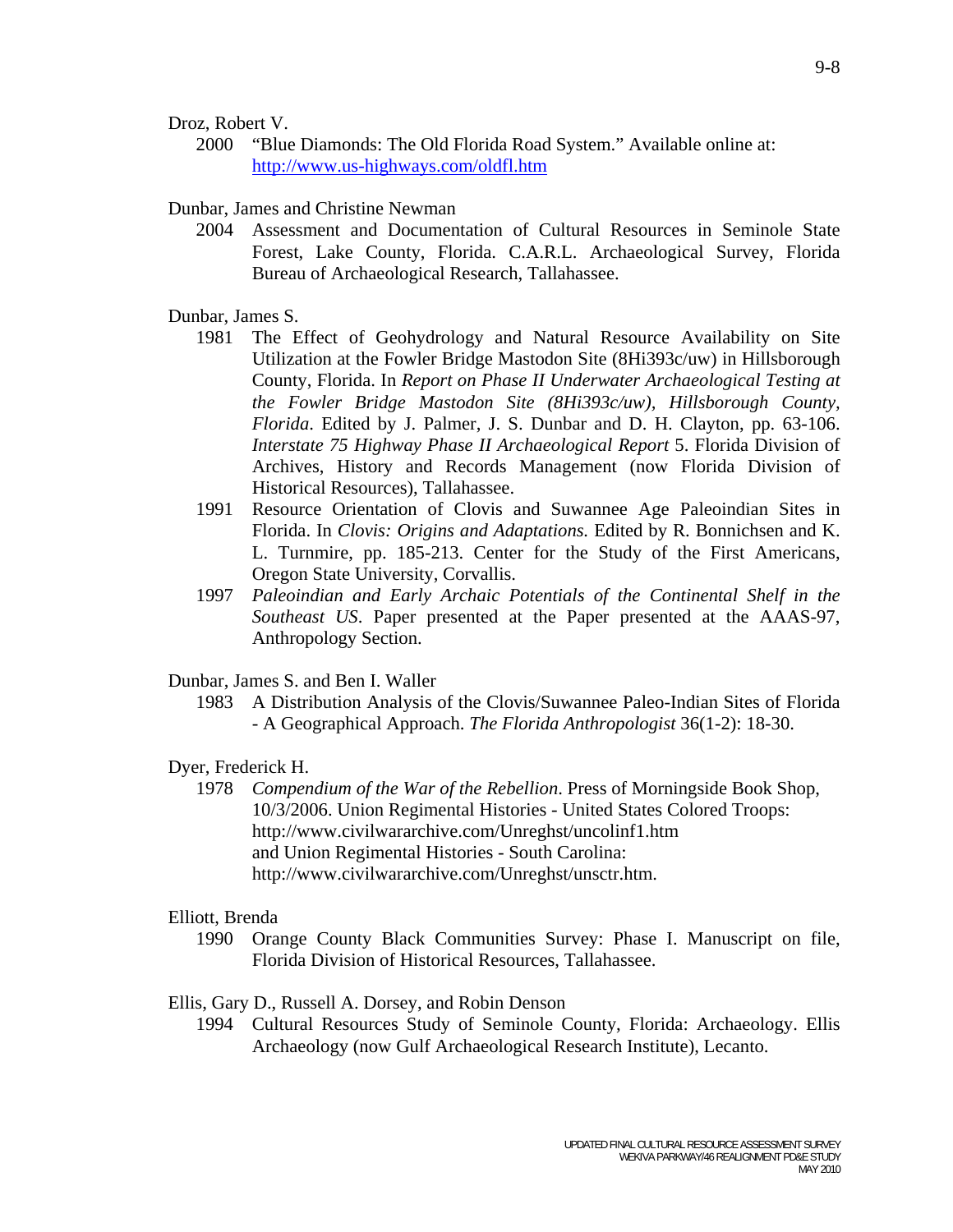Erbe, Brian, Martin F. Dickinson, and Lucy B. Wayne

 2002 Cultural Resources Survey and Assessment Wekiva Park Seminole County, Florida. SouthArc, Inc., Gainesville.

Estabrook, Richard W.

- 1989 Cultural Resource Assessment Survey of Two Parcels of Land in Seminole County, Florida. Piper Archaeological Research, Inc. (now Janus Research), Tampa.
- 2005 *Mapping the Residuals: Chert Outcrop Outliers and Lithic Reuse in Peninsular Florida*. Paper presented at the 57th Annual Florida Anthropological Society Meeting, Gainesville, FL.

Estabrook, Richard W. and Laura A Weant

- 1991 Cultural Resource Reassessment of the Plantation PUD Project Site, Seminole County, Florida. Piper Archaeological Research, Inc. (now Janus Research), Tampa.
- Federal Writers' Project of the Work Projects Administration for the State of Florida. 1984 *The WPA Guide to Florida: The Federal Writer's Project Guide to 1930s Florida*. Pantheon Books, New York, New York.
- Fernald, Edward A. and Elizabeth D. Purdum, Eds. 1996 *Atlas of Florida*. University Press of Florida, Gainesville.

#### Florida Department of Agriculture

 1925 *The Fifth Census of the State of Florida Taken in the Year 1925 in Accordance with the Provisions of Chapter 6826, Laws of Florida, Acts of the Legislature of 1915*. T. J. Appleyard, Inc., Tallahassee.

#### Florida Department of Environmental Protection (FDEP)

- n.d.-a *Tract Book*. Volume 26.
- n.d.-b *Tract Book*. Volume 24.
- n.d.-c *Tract Book*. Volume 23.
- n.d.-d *Tract Book*. Volume 25.
- 1843 *Field Notes*. H. Washington. Volume 74.
- 1845-46 *Field Notes*. G. Houston. Volume 128.
- 1846a *Field Notes*. C. C. Tracy. Volume 97.
- 1846b *Plat Map. Township 19 South, Range 30 East*. G. Houston and H. Washington.
- 1847-48 *Field Notes*. R. W. Norris. Volume 126.
- 1848a *Field Notes*. J. M. Gould. Volume 106.
- 1848b *Field Notes*. C. C. Tracy. Volume 177.
- 1848c *Plat Map. Township 19 South, Range 28 East*. R. W. Norris and C. C. Tracy.
- 1848d *Plat Map. Township 19 South, Range 29 East*. R. W. Norris, H. Washington and C. C. Tracy.
- 1848e *Plat Map. Township 20 South, Range 28 East*. C. C. Tracy and R. W. Norris.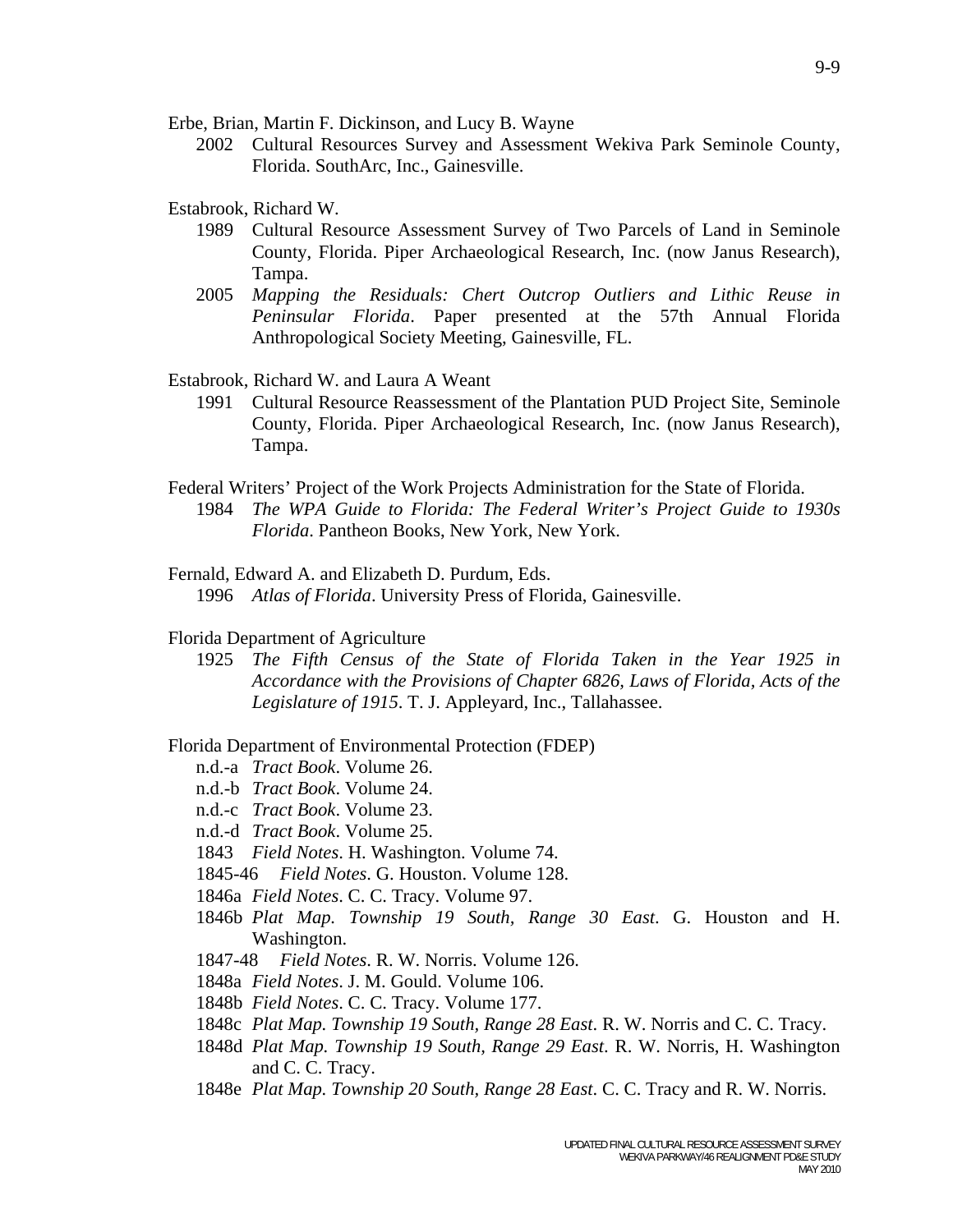Florida Department of Environmental Protection (FDEP)

- 1849a *Plat Map. Township 19 South, Range 27 East*. J. M. Gould and C. C. Tracy.
- 1849b *Plat Map. Township 20 South, Range 27 East*. C. C. Tracy and J. M. Gould.
- 1849c *Plat Map. Township 21 South, Range 27 East*. C. C. Tracy and J. M. Gould.
- 1852 *Plat Map. Township 19 South, Range 30 East*. G. Houston, H. Washington, C. C. Tracy and A. M. Randolph.
- 1855a *Field Notes*. W. S. Harris. Volume 242.
- 1855b *Plat Map. Township 20 South, Range 27 East*. C. C. Tracy, J. M. Gould and W. S. Harris.
- 1855c *Plat Map. Township 21 South, Range 27 East*. C. C. Tracy and J. M. Gould.
- 1857 *Plat Map. Township 19 South, Range 28 East*. R. W. Norris, C. C. Tracy and M. A. Williams.
- 1882 *Plat Map. Township 21 South, Range 27 East*. C. C. Tracy, J. M. Gould and W. S. Harris.
- 2006 *About the Wekiva River Aquatic Preserve*. Florida Department of Environmental Protection, Accessed 6/26/06. http://www.dep.state.fl.us/coastal/sites/wekiva/info.htm.

Florida Division of Historical Resources (FDHR)

 2002 *Cultural Resource Management Standards and Operational Manual*. Florida Division of Historical Resources, http://dhr.dos.state.fl.us/preservation/compliance/manual/.

Florida Master Site File (FMSF)

 Various site file forms. Manuscript on file, Florida Division of Historical Resources, Tallahassee.

 1999 Guide to the Archaeological Site Form, Version 2.2. Bureau of Archaeological Research, Florida Division of Historical Resources, Tallahassee.

# Fryman, Mildred, John W. Griffin, and James Miller

 1978 Cultural Resource Assessment of the Seminole Electric Property, Putnam County, Florida. Manuscript on file, Florida Division of Historical Resources, Tallahassee.

## Federal Writers Project (FWP)

 1984 *Florida: A Guide to the Southernmost State*. Reprint of 1939 edition. Pantheon Books, New York.

# Gaby, Donald C.

 1993 *The Miami River and Its Tributaries*. The Historical Association of Southern Florida, Miami.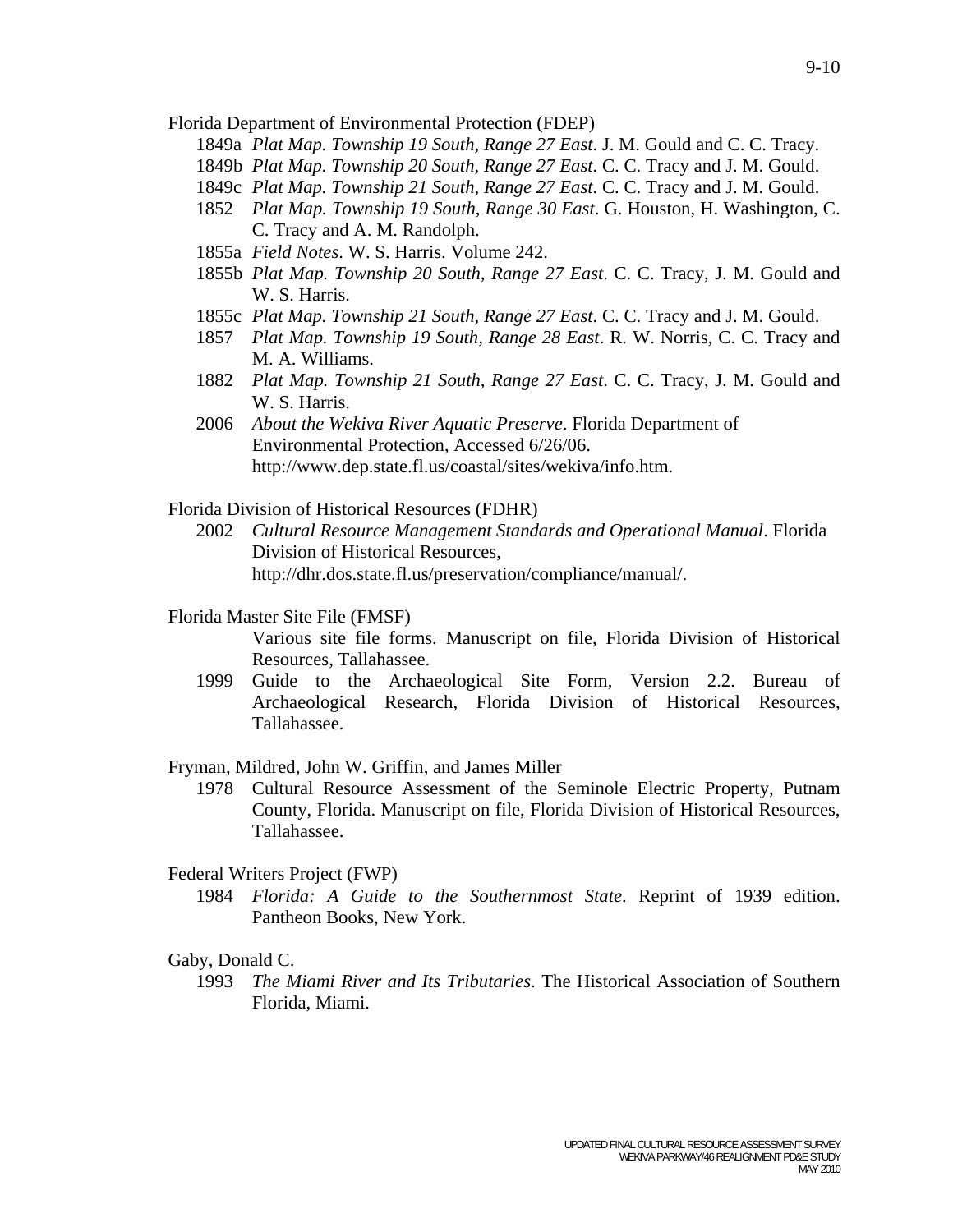## Gannon, Michael V.

- 1965 *The Cross in the Sand: The Early Catholic Church in Florida 1513-1870.* University of Florida Press, Gainesville, Florida.
- 1983 *The Cross in the Sand*. University Presses of Florida, Gainesville.

# George, Paul

 1990 Historical/Architectural Contexts. *Draft: State of Florida Comprehensive Historic Preservation Plan*. Florida Division of Archives, History and Records Management (now Florida Division of Historical Resources), Tallahassee.

# Georgia Railroad History and Heritage

 2006 "Atlantic Coast Line History" available online at: http://www.railga.com/acl.html

# Goggin, John M.

- 1939 A Ceramic Sequence in South Florida. *New Mexico Anthropologist* 3: 36-40.
- 1940 The Distribution of Pottery Wares in the Glades Archaeological Area of South Florida. *New Mexico Anthropologist* 4: 22-33.
- 1948 Some Pottery Types from Central Florida. *Gainesville Anthropological Association, Bulletin* 1.
- 1952 Space and Time Perspective in Northern St. Johns Archaeology, Florida. *Yale University Publications in Anthropology* 47. 1998 Reprint, University of Florida Press, Gainesville.

Goodyear, Albert C., Sam B. Upchurch, Mark J. Brooks, and Nancy N. Goodyear

 1983 Paleo-Indian Manifestations in the Tampa Bay Region, Florida. *The Florida Anthropologist* 36(1-2): 40-66.

# Gourdin, John Raymond

 2006 *First to Fight: Black Civil War Soldiers from South Carolina*. 10/3/2006. http://www.blackcamisards.com/sc-usct/articles/first.html.

# Greiner Engineering Sciences, Inc.

 1987 Archaeological Report: United States Postal Service General Mail Facility Orlando, Florida. Manuscript on file, Florida Division of Historical Resources, Tallahassee.

# Greiner, Inc.

 1988 Historic Bridge Mitigation Plan: U.S. 17-92/St. Johns River Bridge Replacement Study, Volusia and Seminole Counties. Manuscript on file, Florida Division of Historical Resources, Tallahassee.

# Griffin, James B.

 1945 The Significance of the Fiber-Tempered Pottery of the St. Johns Area of Florida. *Journal of the Washington Academy of Sciences* 35(7): 218-223.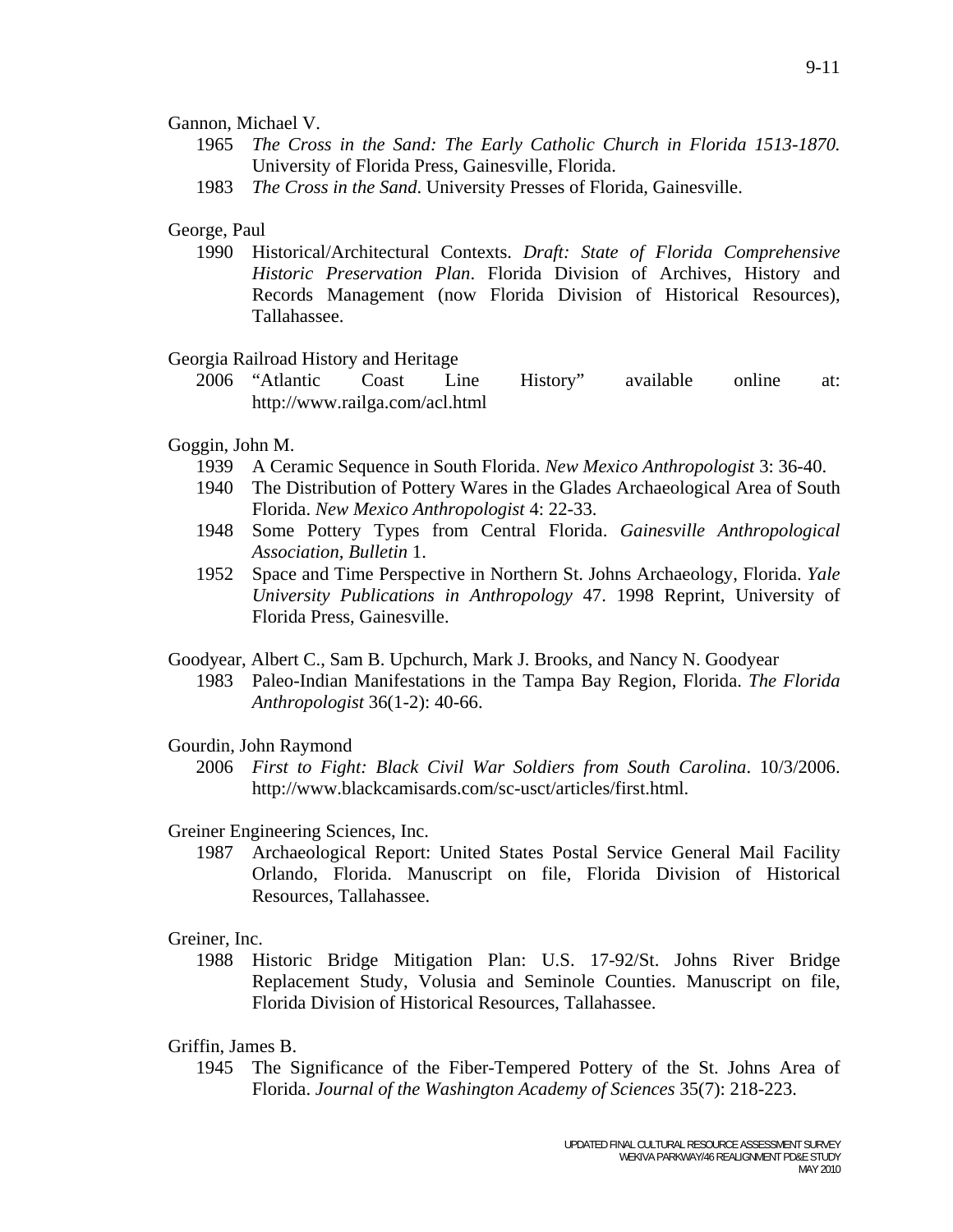## Grismer, Karl H.

 1949 *The Story of Fort Myers*. Southwest Florida Historical Society. Island Press Publishing, Ft. Myers.

## Haase, Ronald W.

 1992 *Classic Cracker: Florida's Wood-Frame Vernacular Architecture*. Pineapple Press, Sarasota, Florida.

### Hann, John H.

- 1993 The Mayaca and Jororo and Missions to Them. In *The Spanish Missions of La Florida*. Edited by B. C. McEwan, pp. 111-140. University Press of Florida, Gainesville.
- 1996a *A History of the Timucuan Indians and Missions*. University Press of Florida, Gainesville.
- 1996b *Apalachee: The Land Between the Rivers*. University Presses of Florida, Gainesville, Florida.

## Harner, Charles E.

1973 *Florida's Promoters*. Trend House, Tampa.

## Hetherington, Alma

1980 *The River of the Long Water*. Mickler House Publishers, Chuluota, FL.

### Historic Property Associates (HPA)

- 1992 Historic Properties Survey of Apopka, Florida. Historic Property Associates, Inc., St. Augustine.
- 1995 Survey of the Historic Architectural Resources of Orange County, Florida. Historic Property Associates, Inc., St. Augustine.

### Holder, Jerry

2006 Interview with Rob Taylor of Janus Research, Tampa, Florida, November 8

## Horvath, Elizabeth A.

 1995 Conclusions. In *Final Report on the Archaeological Investigations at the Seminole Rest Site (CANA-063 / 8VO124), Canaveral National Seashore, Volusia County, Florida*. Edited by E. A. Horvath, pp. 133-144. Southeast Archeological Center, National Park Service, Tallahassee.

Horvath, Elizabeth A., Joan Deming, Lee Hutchinson-Neff, Sylvia Scudder, and Susan L. White

 1998 Phase III Mitigative Excavation at the Colorado Site (8HE241), Hernando County, Florida. ACI, Sarasota.

## Jackson, Beth

2006 Interview with Rob Taylor of Janus Research, Tampa, Florida, November 8.

9-12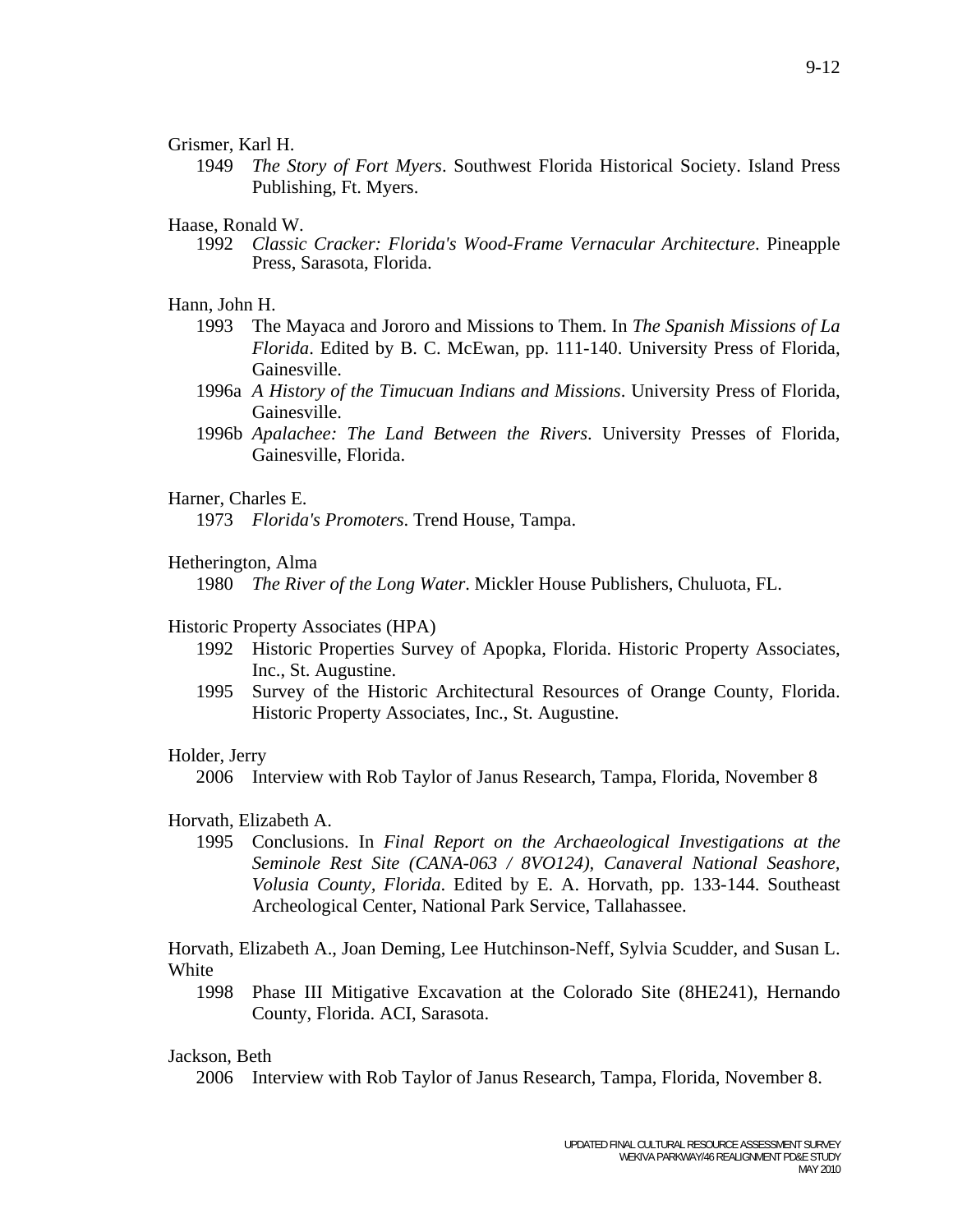Jahn, Otto L. and Ripley P. Bullen

 1978 The Tick Island Site, St. Johns River, Florida. *Florida Anthropological Society Publications* 10.

Janus Research

- 1999 A Cultural Resource Assessment Survey of the Florida Power and Light Sanford Power Plant, Volusia County. Janus Research, Tampa.
- 2005 Historic Resources Reconnaissance Study of the Wekiva Parkway Corridor, Orange, Lake and Seminole Counties, Florida. On file, Janus Research, Tampa.

Jennings, Jesse D., Gordon R. Willey, and Marshall T. Newman

 1957 The Ormond Beach Mound, East Central Florida. *Bureau of American Ethnology Bulletin* 164: 1-28.

## Johnson, Robert E.

- 2001 Proposed Cellular Tower: "Sanford" Tower Site / PIES #015729 Country Club Road, Sanford, Florida. Florida Archaeological Services, Inc., Jacksonville.
- Johnson, Robert E. and B. Alan Basinet
	- 1995 An Archaeological Site Probability Model for Orange County, Florida. Florida Archaeological Services, Inc., Jacksonville.
	- 2002 Draft Final Report: Phase III Archaeological Data Recovery at the Fort Florida Midden Site (8VO48), at Traderscove's Riverside at DeBary Development, Volusia County, Florida. Florida Archaeological Services, Inc., Jacksonville.

Johnson, Robert E. and Dana Ste. Claire

- 1988 Edgewater Landing Archaeological Investigations Along the Indian River North, Volusia County, Florida. Florida Archaeological Services, Inc., Jacksonville.
- Jones, B. Calvin
	- 1970 Archaeological Survey of the Downing Blount Estate, (160 Acres) in Northwestern Orange County. Manuscript on file, Florida Division of Historical Resources, Tallahassee.

## Kozuch, Laura

 1995 Shellfish Gatherers of Florida's East Coast. In *Final Report on the Archaeological Investigations at the Seminole Rest Site (CANA-063 / 8VO124), Canaveral National Seashore, Volusia County, Florida*. Edited by E. A. Horvath, pp. 59-91. Southeast Archeological Center, National Park Service, Tallahassee.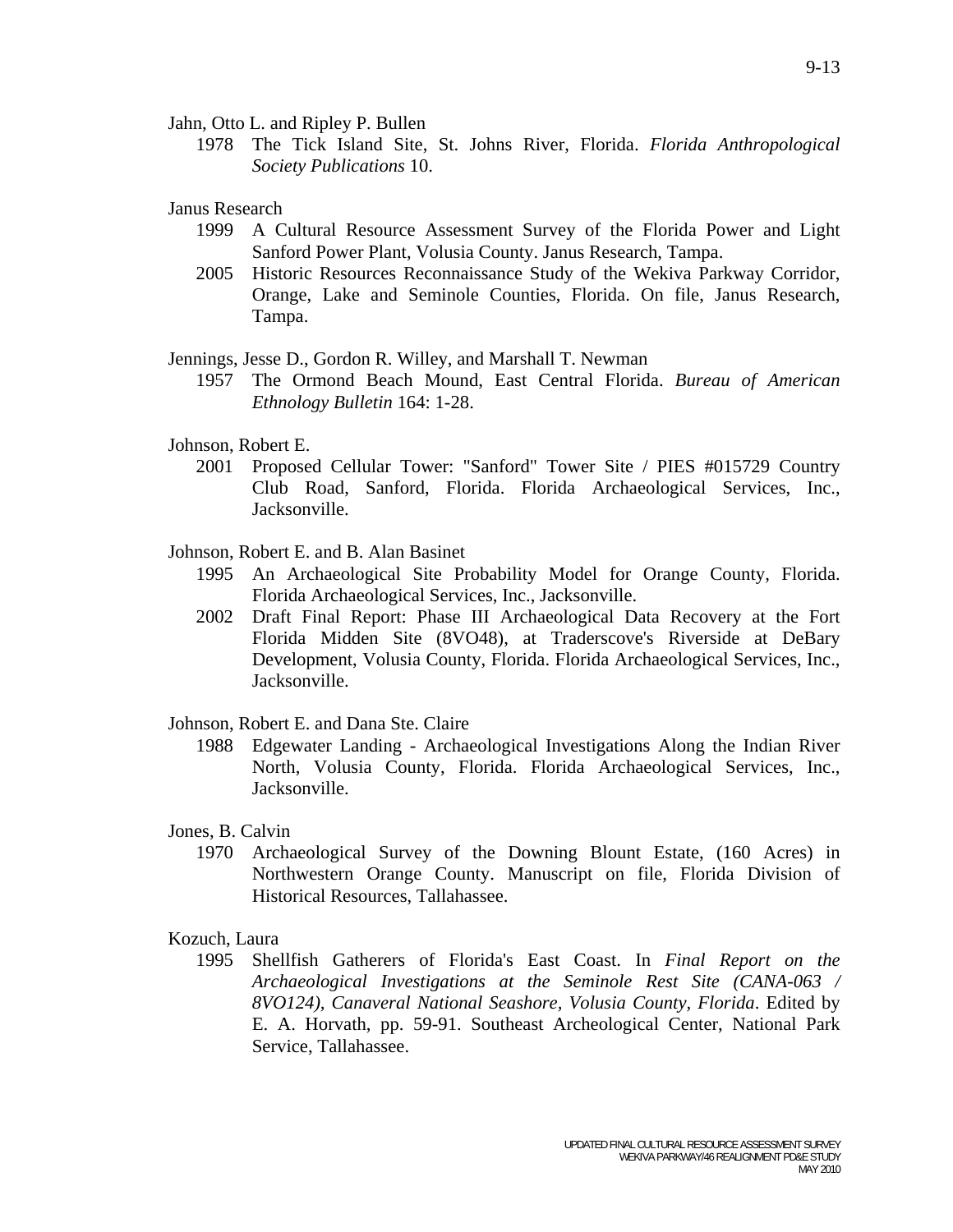Labadia, Catherine, David George, Jeremy Pincoske, Susan Barrett Smith, Ralph Draughon, Jr., Charlene Keck, Colleen Hanratty, and William P. Athens

 2000 Cultural Resources Survey and Inventory, Florida Gas Transmission Phase V Expansion, Gulf Power Lateral, Palmetto Power Lateral, Loop C, Loop D, Loop E, Loop G, Loop H St. Petersburg Lateral, Loop I St. Petersburg Lateral, Jacksonville Loop, and FP&L Lateral. R. Christopher Goodwin & Associates, Inc., New Orleans.

### Lamb, Hubert H.

 1981 An Approach to the Study of the Development of Climate and Its Impact on Human Affairs. In *Climate and History*. Edited by T. M. Wigley, M. J. Ingram and G. Farmer, pp. 291-309. Cambridge University Press, Cambridge.

## Laurie, Murray D.

- 1994 Cultural Resources Study of Seminole County, Florida: Historic and Architectural Resources, Volume II. Ellis Archaeology (now Gulf Archaeological Research Institute), Lecanto.
- Lee, Chung Ho, Irvy R. Quitmyer, Christopher T. Espenshade, and Robert E. Johnson
	- 1984 Estuarine Adaptations during the Late Prehistoric Period: Archaeology of Two Shell Midden Sites on the St. Johns River. Office of Cultural and Archaeological Research, University of West Florida, Pensacola.

## Luer, George M.

 2002 Three Middle Archaic Sites in North Port. *Florida Anthropological Society Publications* 15: 3-34.

## MacFadden, Bruce J.

 1997 Fossil Mammals of Florida. In *The Geology of Florida*. Edited by A. F. Randazzo and D. S. Jones, pp. 119-138. University Press of Florida, Gainesville.

#### MacKay, Captain John and Lt. J. E Blake

 1839 *Map of the Seat of War in Florida*. http://alabamamaps.ua.edu/historicalmaps/us\_states/florida/.

#### Mahon, John K.

 1967 *History of the Second Seminole War 1835-1842*. University Press of Florida, Gainesville.

### Mann, Robert W.

1983 *Rails 'Neath the Palms*. Darwin Publications, Burbank.

#### Martin, Joel W.

 1991 *Sacred Revolt: The Muskogee's Struggle for a New World*. Beacon Press, Boston.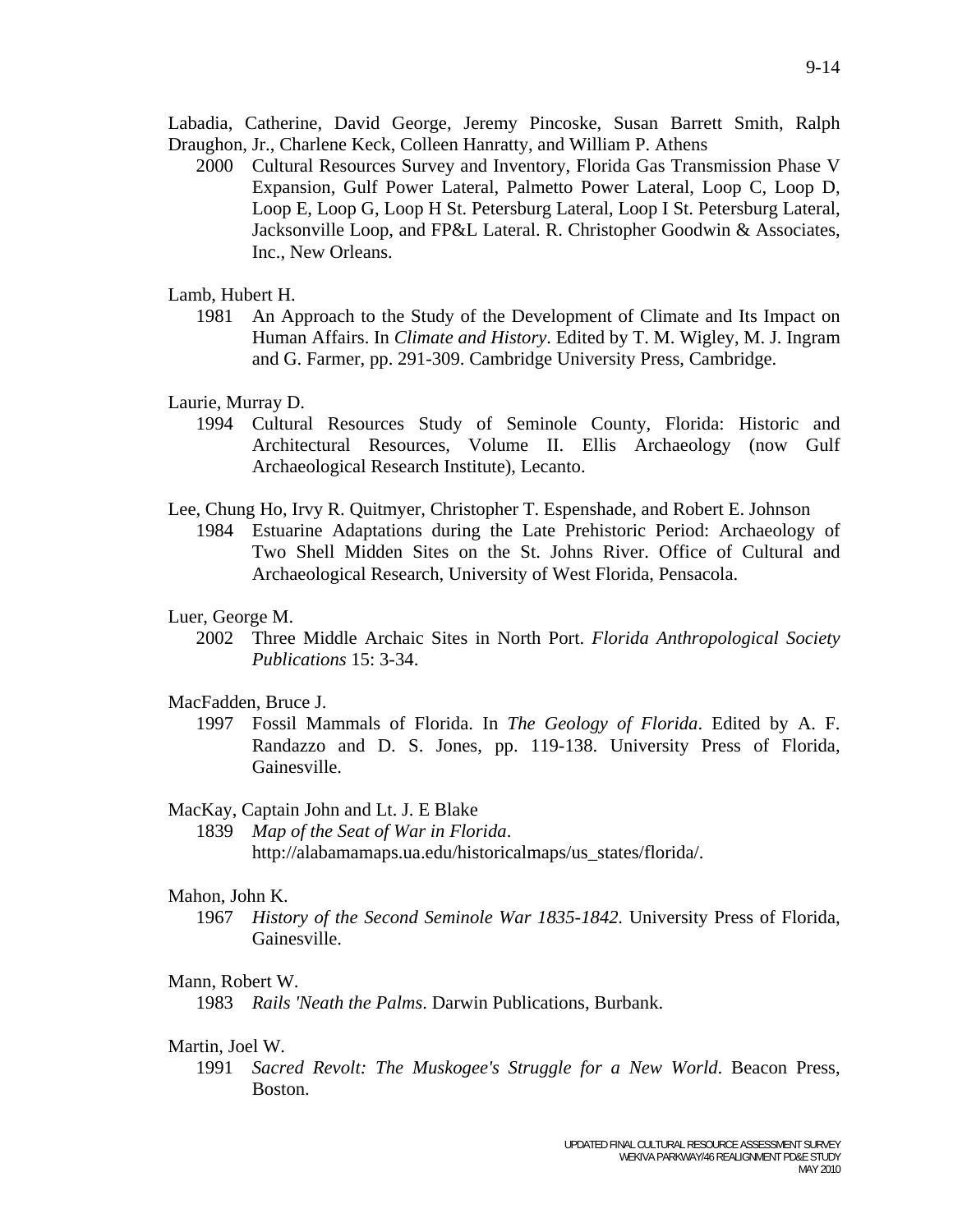- 1990 *A Field Guide to American Houses*. 7th printing. Alfred A. Knopf, New York, New York.
- McGee, Ray M. and Ryan J. Wheeler
	- 1994 Stratigraphic Excavations at Groves' Orange Midden, Lake Monroe, Volusia County, Florida: Methodology and Results. *The Florida Anthropologist* 47(4): 333-349.
- Melanie V. Barr Associates
	- 1987 Historic Resources Survey Report Downtown Mount Dora. Manuscript on file, Florida Division of Historical Resources, Tallahassee.

Milanich, Jerald T.

- 1978 The Western Timucua: Patterns of Acculturation and Change. In *Tacachale: Essays on the Indians of Florida and Southeastern Georgia during the Historic Period*. Edited by J. T. Milanich and C. Hudson, pp. 59-88. University of Florida Press, Gainesville.
- 1994 *Archaeology of Precolumbian Florida*. University Press of Florida, Gainesville.
- 1995 *Florida Indians and the Invasion from Europe*. University Press of Florida, Gainesville.

## Milanich, Jerald T. and Charles H. Fairbanks

1980 *Florida Archaeology*. Academic Press, New York.

#### Miller, James J.

- 1980 Coquina Middens on the Florida East Coast. *The Florida Anthropologist* 33(1): 2-16.
- 1990 State of Florida Draft Comprehensive Historic Preservation Plan. Manuscript on file, Florida Division of Historical Resources, Tallahassee, Florida.
- 1994 The Benton Mound: Evidence of Burial Ceremonialism in the St. Johns I Period. *The Florida Anthropologist* 47(2): 207-222.
- 1998 *An Environmental History of Northeast Florida*. University Press of Florida, Gainesville.

Milliman, John D. and K. O. Emery

1968 Sea Levels During the Past 35,000 Years. *Science* 162: 1121-1123.

Mitchem, Jeffrey M., Robert J. Austin, and Scott E. Mitchell

 1998 *Investigations at the Southport Mound: A Protohistoric and Historic Period Burial Mound in East-Central Florida*. Paper presented at the 1998 Society for Historical Archaeology Conference on Historic and Underwater Archaeology, Atlanta.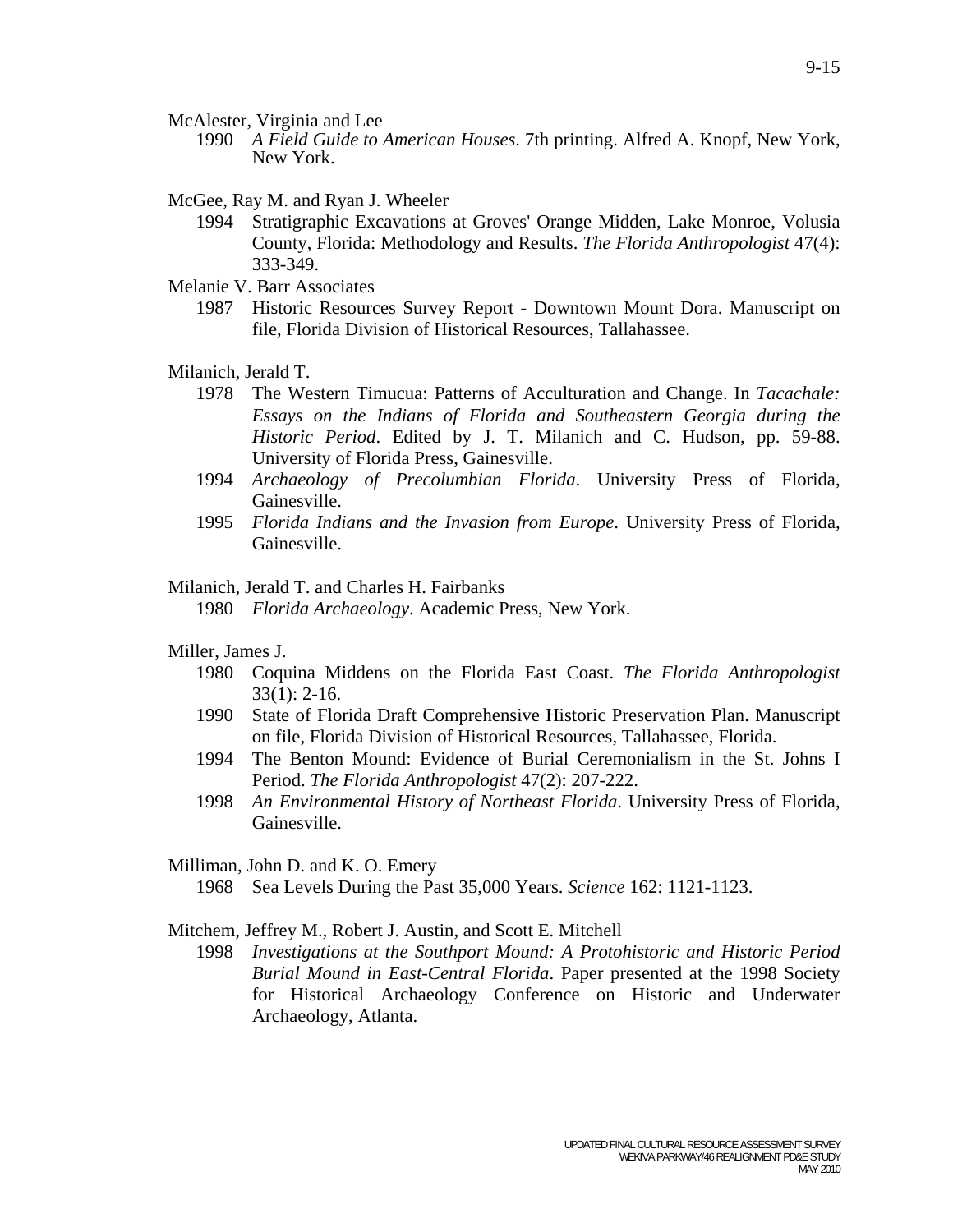- 1893 Certain Shell Heaps of the St. Johns River, Florida, Hitherto Unexplored (Second Paper). *The American Naturalist* 27:8-13, 113-117. In *The East Florida Expeditions of Clarence Bloomfield Moore*, Edited by J. M. Mitchem. University of Alabama Press, Tuscaloosa.
- 1894a Certain Sand Mounds of the St. Johns River, Florida, Part I. *Journal of the Academy of Natural Sciences of Philadelphia* 10:5-128. In *The East Florida Expeditions of Clarence Bloomfield Moore*, Edited by J. M. Mitchem. University of Alabama Press, Tuscaloosa.
- 1894b Certain Sand Mounds of the St. Johns River, Florida, Part II. *Journal of the Academy of Natural Sciences of Philadelphia* 10:129-246. In *The East Florida Expeditions of Clarence Bloomfield Moore*, Edited by J. M. Mitchem. University of Alabama Press, Tuscaloosa.

#### Moore-Willson, Minnie

1935 *History of Osceola County: Florida Frontier Life*. Inland Press, Orlando.

#### Neill, Wilfred T.

 1968 An Indian and Spanish Site on Tampa Bay, Florida. *The Florida Anthropologist* 21(4): 106-116.

## Newsom, Lee A.

- 1987 Analysis of Botanical Remains from Hontoon Island (8VO202), Florida: 1980-1985 Excavations. *The Florida Anthropologist* 40(1): 47-84.
- 1994 Archaeobotanical Data from Groves' Orange Midden (8VO2601), Volusia County, Florida. *The Florida Anthropologist* 47(4): 404-417.

#### Newsom, Lee A. and Barbara A. Purdy

 1990 Florida Canoes: A Maritime Heritage from the Past. *The Florida Anthropologist* 43(3): 164-180.

#### Newsom, Lee A., S. David Webb, and James S. Dunbar

 1993 History and Geographical Distribution of *Curcubita pepo* Gourds in Florida. *Journal of Ethnobiology* 13(1): 75-98.

## Nolan, David

 1984 *Fifty Feet in Paradise: the Booming of Florida*. Harcourt, Brace and Jovanovich, Inc., San Diego.

#### Orange County Clerk of Courts

Various Dates Deed records for 2626 Boch Road, Bay Ridge, Florida.

## Parker, Brian T.

 2000 Archaeological Phase I Archaeological Assessment of the Proposed Plantation Lakes Borrow Pit, Seminole County. Florida Archaeological Consulting, Inc., Daytona Beach.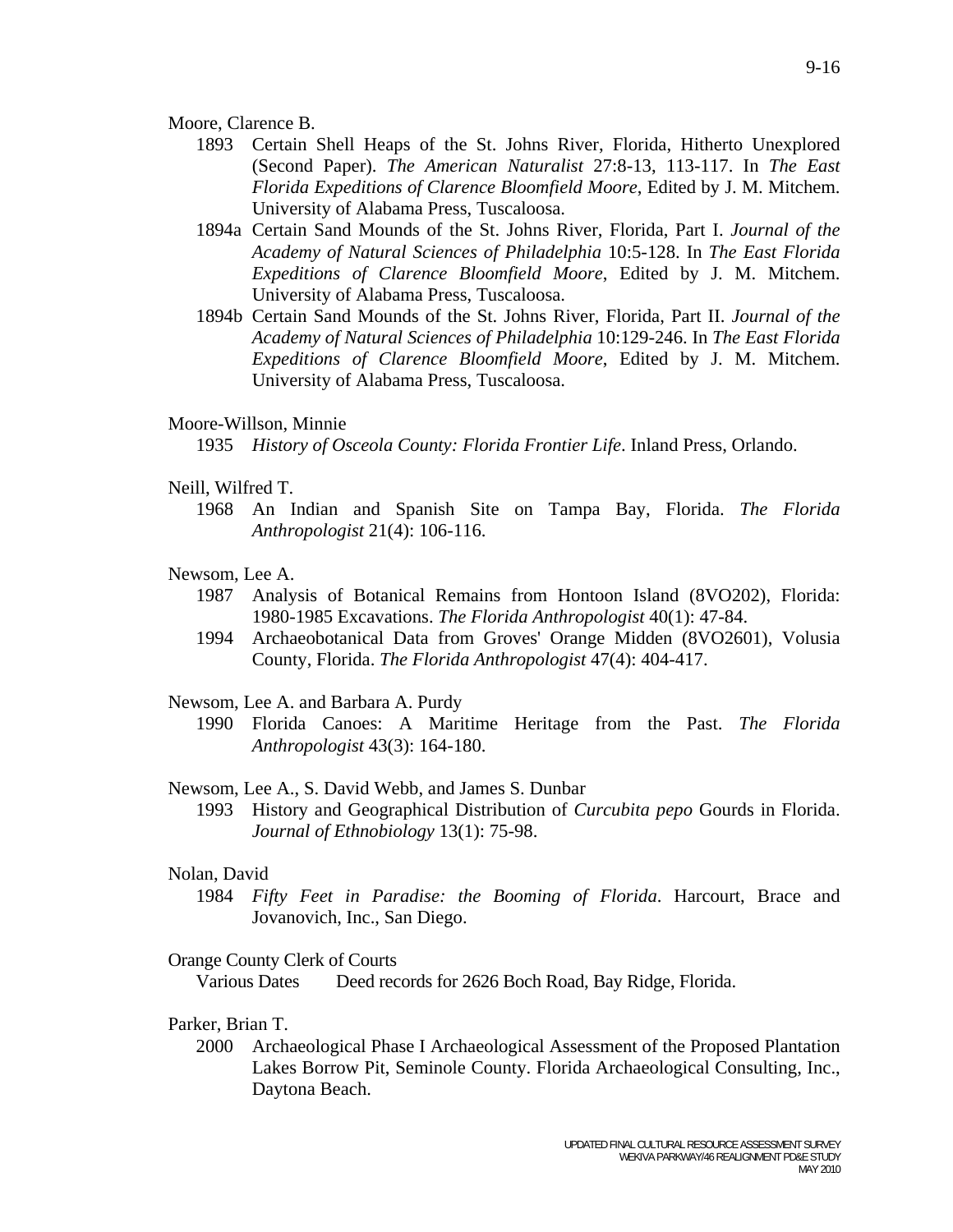- 2001 Historic Properties Survey and Assessment Within the One Mile Area of Potential Effects of the Proposed 200 ft Rock Springs/ Bunker Telecommunications Tower, Orange County, Florida. Florida Archaeological Consulting, Inc., Daytona Beach.
- 2002 Identification and Evaluation of Historic Properties Within the One Mile Area of Potential Effects of the Proposed Modification of the Existing 153 - foot Seminole Springs Wireless Telecommunications Tower, Lake County, Florida. Florida Archaeological Consulting, Inc., Daytona Beach.

## Parks, Arva Moore

 1982 *Archaeology and History of the Granada Site, Volume II. Where the River Found the Bay: Historical Study of the Granada Site, Miami, Florida*. Florida Division of Archives, History and Records Management (now Florida Division of Historical Resources), Tallahassee.

## Payne, Claudine

 1985 Archaeological Investigations on the Spruce Creek Property, Volusia County, Florida. Manuscript on file, Florida Division of Historical Resources, Tallahassee.

## Pepe, James, W. S. Steele, and Robert S. Carr

 1998 An Archaeological Survey of the Upper Loxahatchee River, Martin and Palm Beach Counties, Florida. *AHC Technical Report* 218. Archaeological and Historical Conservancy, Miami.

### Piatek, Bruce J.

- 1992 Tomoka State Park Survey and Preliminary Test Excavation Results. *The Florida Anthropologist* 45(4): 326-335.
- 1994 The Tomoka Mound Complex in Northeast Florida. *Southeastern Archaeology* 13(2): 109-118.

### Provancha, J. A., C. R. Hall, and D. M. Oddy

 1991 Mosquito Lagoon Environmental Resources Inventory. Draft Report: Phase I for Canaveral National Seashore. Bionetics Corp. / NASA, John F. Kennedy Space Center, Florida.

### Purdy, Barbara A.

- 1976 The Application of Instrumental Techniques to Prehistoric Remains of Florida. *Lithic Technology* 5: 5-6.
- 1981 *Florida's Prehistoric Stone Tool Technology*. University Press of Florida, Gainesville.
- 1987 Investigations at Hontoon Island (8-VO-202), An Archaeological Wetsite in Volusia County, Florida: An Overview and Chronology. *The Florida Anthropologist* 40(1): 4-12.
- 1988 *Wet Site Archaeology*. Telford Press, Caldwell, NJ.

MAY 2010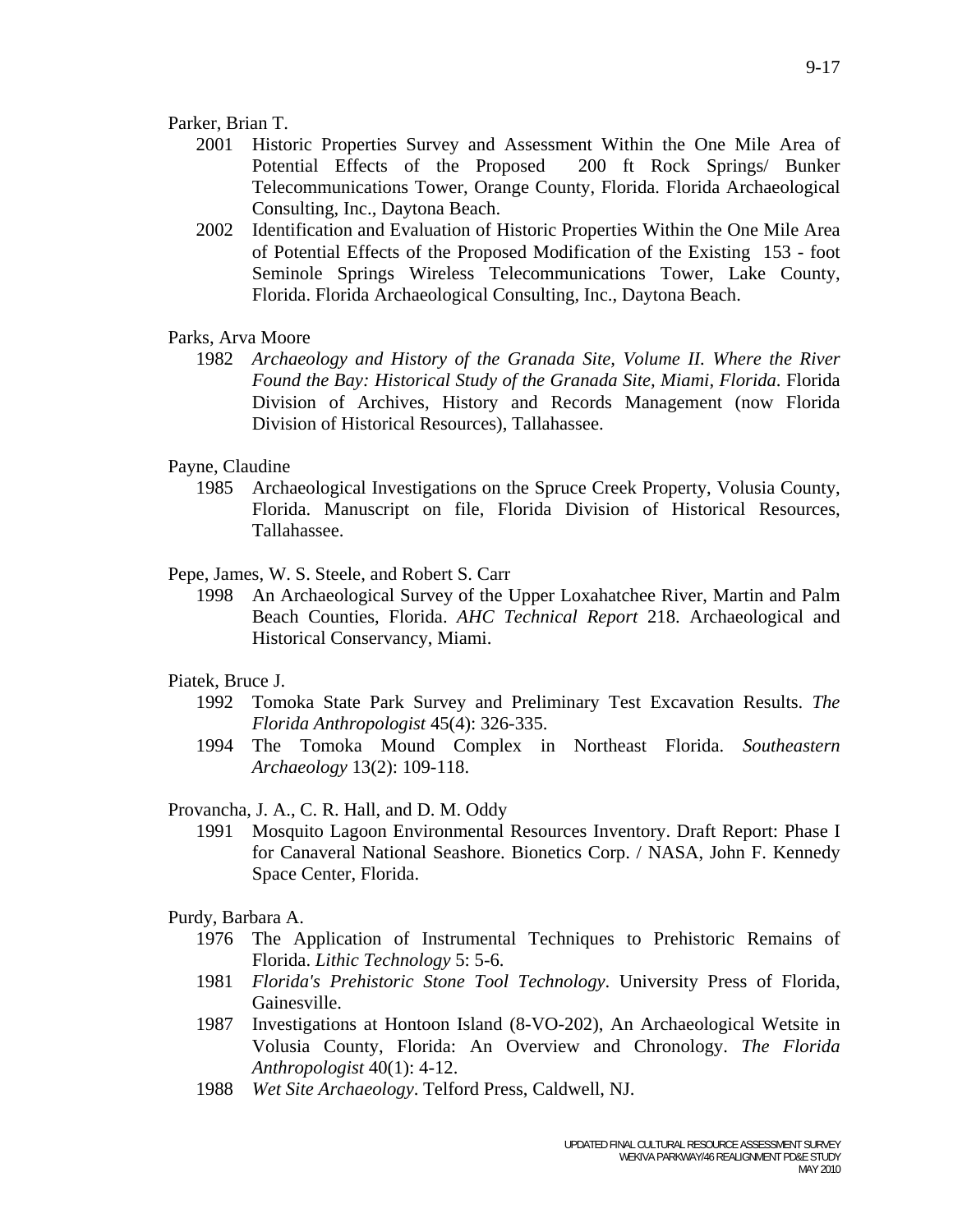Purdy, Barbara A.

- 1994a The Chipped Stone Tool Industry at Grove's Orange Midden (8VO2601), Volusia County, Florida. *The Florida Anthropologist* 47(4): 390-392.
- 1994b Excavations in Water-Saturated Deposits at Lake Monroe, Volusia County, Florida. *The Florida Anthropologist* 47(4): 326-332.

Purdy, Barbara A. and Laurie M. Beach

 1980 The Chipped Stone Tool Industry of Florida's Preceramic Archaic. *Archaeology of Eastern North America* 8: 105-124.

Purdy, Barbara A. and Frank N. Blanchard

 1973 Petrographs as a Means of Tracking Stone Tools from Florida. *The Florida Anthropologist* 26(1): 121-125.

### Quitmyer, Irvy R.

- 1995 *Mercenaria* Season of Harvest and Age Structure. In *Final Report on the Archaeological Investigations at the Seminole Rest Site (CANA-063 / 8VO124), Canaveral National Seashore, Volusia County, Florida*. Edited by E. A. Horvath, pp. 92-132. Southeast Archeological Center, National Park Service, Tallahassee.
- 2002 Preliminary Faunal Analysis of the Traderscove Materials. Personal communication to E. A. Horvath. 9/12/2002.

## Richards, H. G.

 1971 Sea Level During the Past 11,000 Years as Indicated by Data from North and South America. *Quaternaria* 14: 7-15.

## Richards, Storm L.

 1994 Cultural Resource Assessment Rapid Infiltration System Project at Yankee Lake, Seminole County, Florida. Storm L. Richards & Associates, Inc., Sanford.

#### Rifkind, Carole

 1980 *A Field Guide to American Architecture.* New American Library, New York, New York

#### Robison, Jim and Mark Andrews

 1995 *Flashbacks: The Story of Central Florida's Past*. Orange County Historical Society and The Orlando Sentinel, Orlando.

### Rouse, Irving

 1951 A Survey of Indian River Archaeology, Florida. *Yale University Publications in Anthropology* 44. Yale University Press, New Haven. 1981 Reprint, AMS Press, Inc., New York.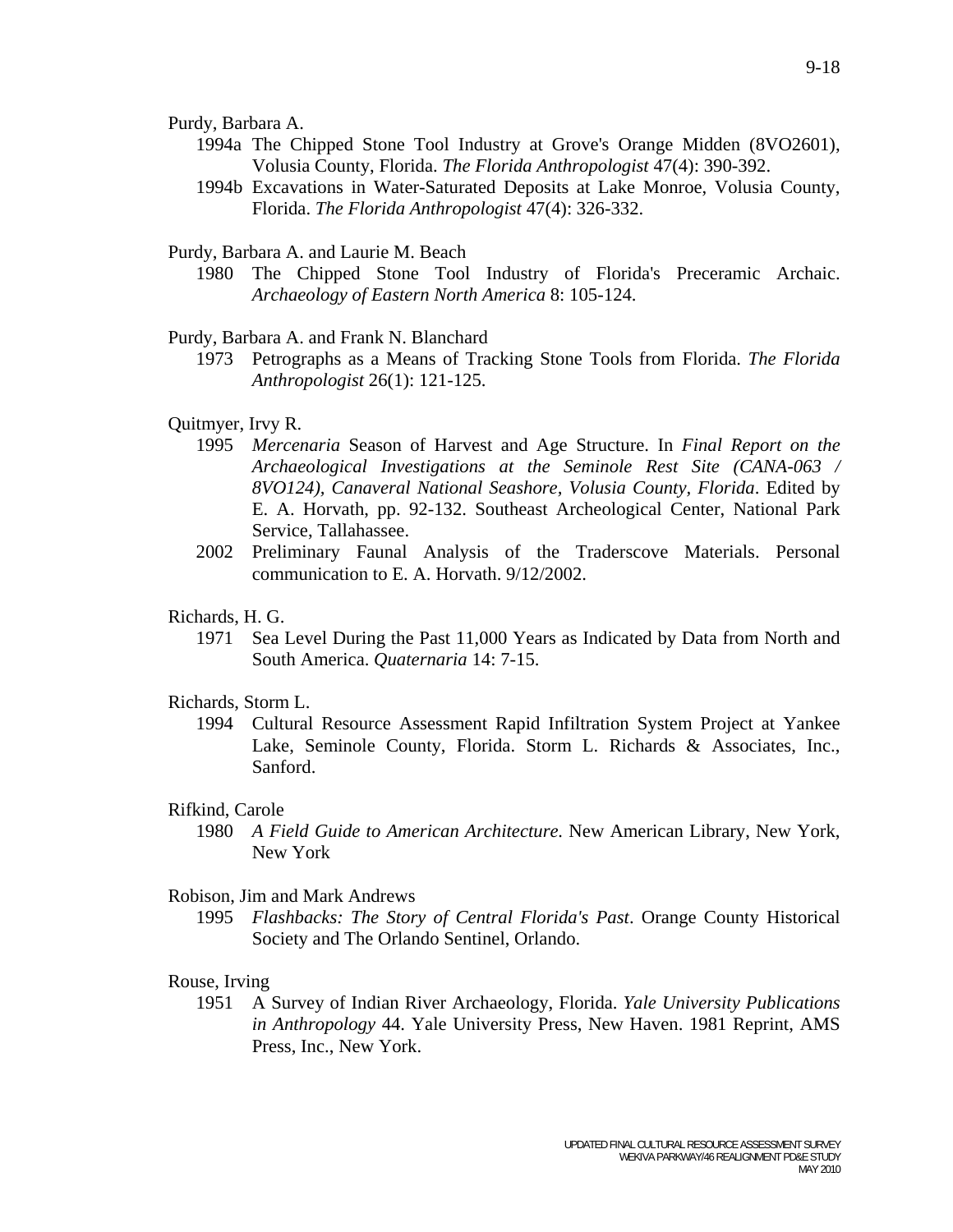## Ruppé, Reynold J.

- 1980 The Archaeology of Drowned Terrestrial Sites: A Preliminary Report. *Bulletin* 6:35-45. Bureau of Historic Sites and Properties (now Florida Division of Historical Resources), Tallahassee.
- 1988 The Location and Assessment of Underwater Archaeological Sites. In *Wet Site Archaeology*. Edited by B. A. Purdy, pp. 55-68. Telford Press, Caldwell, NJ.

## Russo, Michael

- 1984 *The Evolution of Subsistence Strategies of Faunal Resources at the Gauthier Site*. Paper presented at the 41st Southeastern Archaeological Conference, Pensacola.
- 1988 Coastal Adaptations in Eastern Florida: Models and Methods. *Archaeology of Eastern North America* 16: 159-176.
- 1991 *Archaic Sedentism on the Florida Coast: A Case Study from Horr's Island*. Ph.D. dissertation, Department of Anthropology, University of Florida, Gainesville.
- 1992 Chronologies and Cultures of the St. Marys Region of Northeast Florida and Southeast Georgia. *The Florida Anthropologist* 45(2): 107-138.
- 1996a Southeastern Archaic Mounds. In *Archaeology of the Mid-Holocene Southeast*. Edited by K. E. Sassaman and D. G. Anderson, pp. 259-287. University of Florida Press, Gainesville.
- 1996b Southeastern Mid-Holocene Coastal Settlements. In *Archaeology of the Mid-Holocene Southeast*. Edited by K. E. Sassaman and D. G. Anderson, pp. 177- 199. University Press of Florida, Gainesville.

Russo, Michael, Janice R. Ballo, Robert J. Austin, Lee A. Newsom, Sylvia Scudder, and Vicki Rowland

 1989a Phase II Archaeological Excavations at the Riverbend Site (8VO2567), Volusia County, Florida. Piper Archaeological Research, Inc. (now Janus Research), Tampa.

## Russo, Michael, Ann S. Cordell, Lee A. Newsom, and Robert J. Austin

 1989b Phase III Archaeological Excavations at Edgewater Landing, Volusia County, Florida. Piper Archaeological Research, Inc. (now Janus Research), Tampa.

Russo, Michael, Ann S. Cordell, and Donna L. Ruhl

 1993 The Timucuan Ecological and Historic Preserve, Phase III Final Report. Southeast Archeological Center, National Park Service, Tallahassee.

Russo, Michael and Dana Ste. Claire

 1992 Tomoka Stone: Archaeological Evidence for Early Coastal Adaptations. *The Florida Anthropologist* 45(4): 336-346.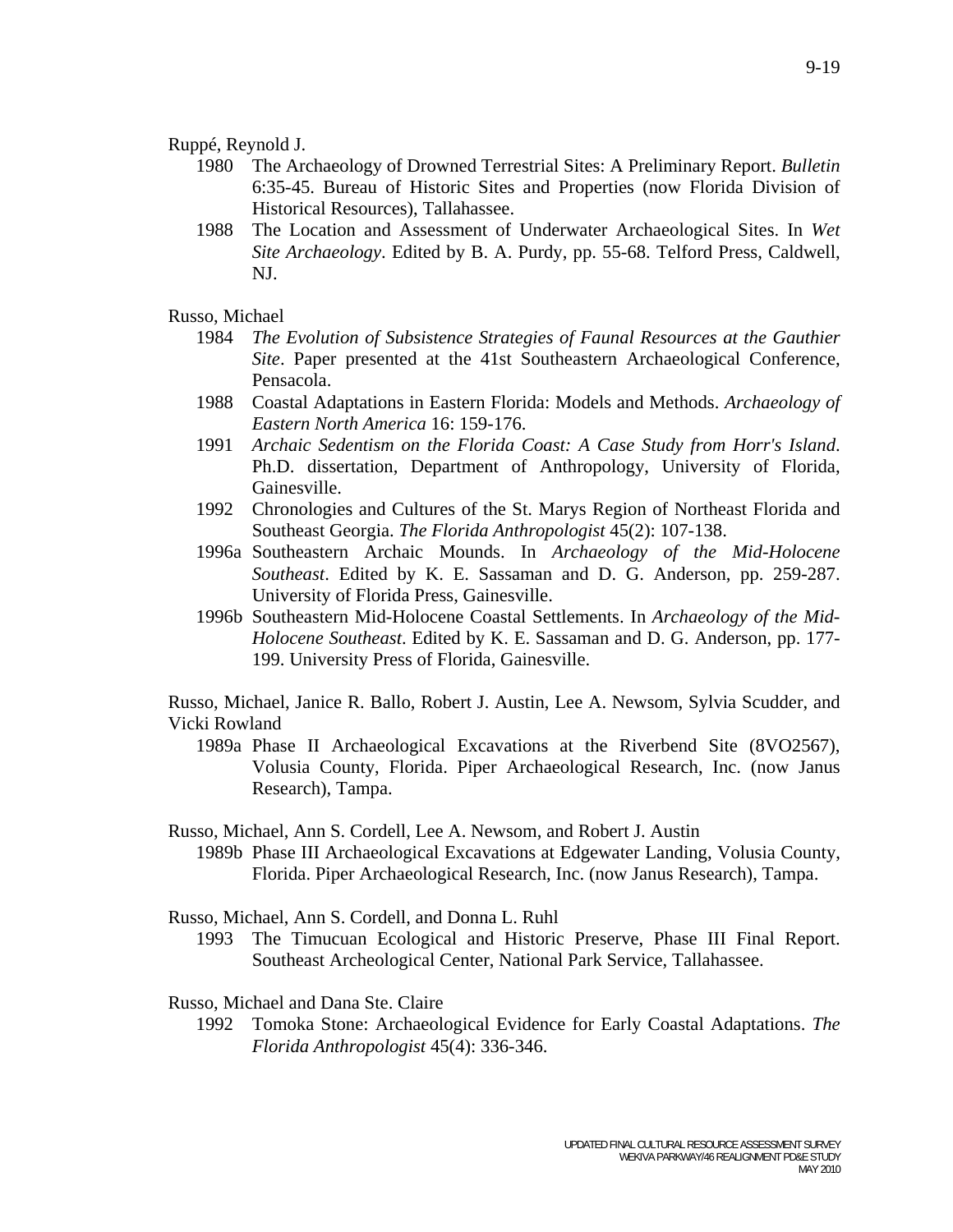Sanford & Lake Eustis Railway Plaque

2006 Plaque located in abandoned rail bed west of Sanford, Florida

## Sanford Historic Preservation Board

 2005 *A Brief history and Walking Tour of Sanford*. Sanford Historical Society, Inc., Sanford.

## Sanborn Map Company

- 1917 *Fire Insurance Map of Apopka, Orange County, Florida*. New York, New York.
- 1924 *Fire Insurance Map of Apopka, Orange County, Florida*. New York, New York.
- 1930 *Fire Insurance Map of Apopka, Orange County, Florida*. New York, New York.
- 1945 *Fire Insurance Map of Apopka, Orange County, Florida*. New York, New York.
- Sassaman, Kenneth E.
	- 2003 New AMS Dates on Orange Fiber-Tempered Pottery from the Middle St. Johns Valley and Their Implications for Culture History in Northeast Florida. *The Florida Anthropologist* 56(1): 5-13.

## Scholl, David W., Frank C. Craighead, and Minze Stuiver

 1969 Florida Submergence Curve Revisited: Its Relation to Coastal Sedimentation Rate. *Science* 162: 562-564.

# Scott, Thomas M.

- 1978 Environmental Geology Series: Orlando Sheet. *Map Series* 85. Florida Department of Natural Resources, Bureau of Geology, Tallahassee.
- 1979 Environmental Geology Series: Daytona Beach Sheet. *Map Series* 93. Florida Department of Natural Resources, Bureau of Geology, Tallahassee.
- 2001 Text to Accompany the Geologic Map of Florida. *Open File Report* 80. Florida Geological Survey, Tallahassee.

Scott, Thomas M., Kenneth M. Campbell, Frank R. Rupert, Jonathan D. Arthur, Thomas M. Missimer, Jacqueline M. Lloyd, J. William Yon, and Joel G. Duncan

 2001 Geologic Map of the State of Florida. *Map Series* 146. Florida Geological Survey, Tallahassee.

Shannon, George, Jr.

 1986 The Southeastern Fiber-tempered Ceramic Tradition Reconsidered. In *Ceramic Notes 3*. Edited by P. Rice, pp. 47-80. Florida Museum of Natural History, Occasional Publications of the Ceramic Technology Laboratory, Gainesville.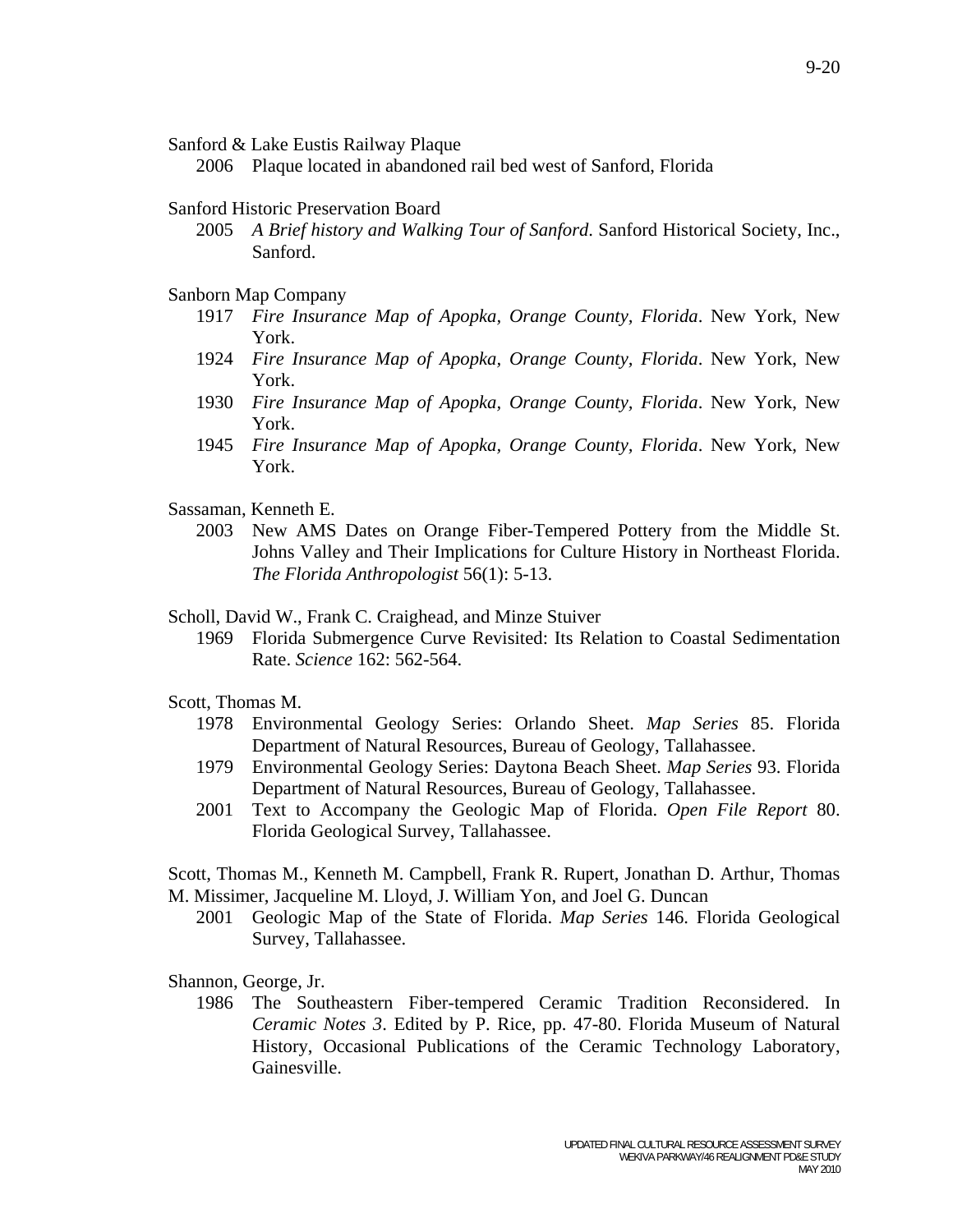Shofner, Jerrell H.

- 1982 *History of Apopka and Northwest Orange County, Florida*. Rose Printing Company, Tallahassee.
- 1987 Roosevelt's "Tree Army" The Civilian Conservation Corps in Florida. *Florida Historical Quarterly* 65(4): 433-456.

Sigler-Eisenberg, Brenda

 1984a *Foraging Strategies in a Malabar I Period Household*. Paper presented at the 41st Annual Southeastern Archaeological Conference, Pensacola.

Sigler-Eisenberg, Brenda

 1984b *The Gauthier Site: A Microcosm of Biocultural Adaptation in the Upper St. Johns River Basin*. Paper presented at the 41st Southeastern Archaeological Conference, Pensacola.

Sigler-Eisenberg, Brenda, Ann S. Cordell, Richard W. Estabrook, Elizabeth A. Horvath, Lee A. Newsom, and Michael Russo

 1985 Archaeological Site Types, Distribution, and Preservation within the Upper St. Johns River Basin. *Miscellaneous Project and Report Series* 27. Department of Anthropology, Florida State Museum (now Florida Museum of Natural History), Gainesville.

#### Solís de Merás, Gonzalo

 1964 *Pedro de Menéndez de Avilé: Adelanto, Governor and Captain-General of Florida*. University of Florida Press, Gainesville.

Southeastern Archaeological Research, Inc. (SEARCH)

- 1997 A Cultural Resource Assessment Survey of the McDonald Farm Tract, Volusia County, Florida. SEARCH, Jonesville.
- 2000 Cultural Resource Survey of One Sanford Lateral Extra Work Space and One Pipe Storage Yard/Contractor Yard for the Sanford Lateral and FP&L Lateral Sanford Seminole County, Florida, FGT Phase V Expansion. SEARCH, Jonesville.

Sprague, John T.

 1964 *The Origin, Progress, and Conclusion of the Florida War*. Facsimile reproduction of the 1848 edition. University of Florida Press, Gainesville.

Stanton, William M., Jonathan Lammers, Christine Newman, and Ryan Wheeler

 1999 Inventory and Assessment of Cultural Resources the Fechtel Tract and Lower Wekiva River State Reserve, Lake and Seminole Counties, Florida. C.A.R.L. Archaeological Survey, Florida Bureau of Archaeological Research, Tallahassee.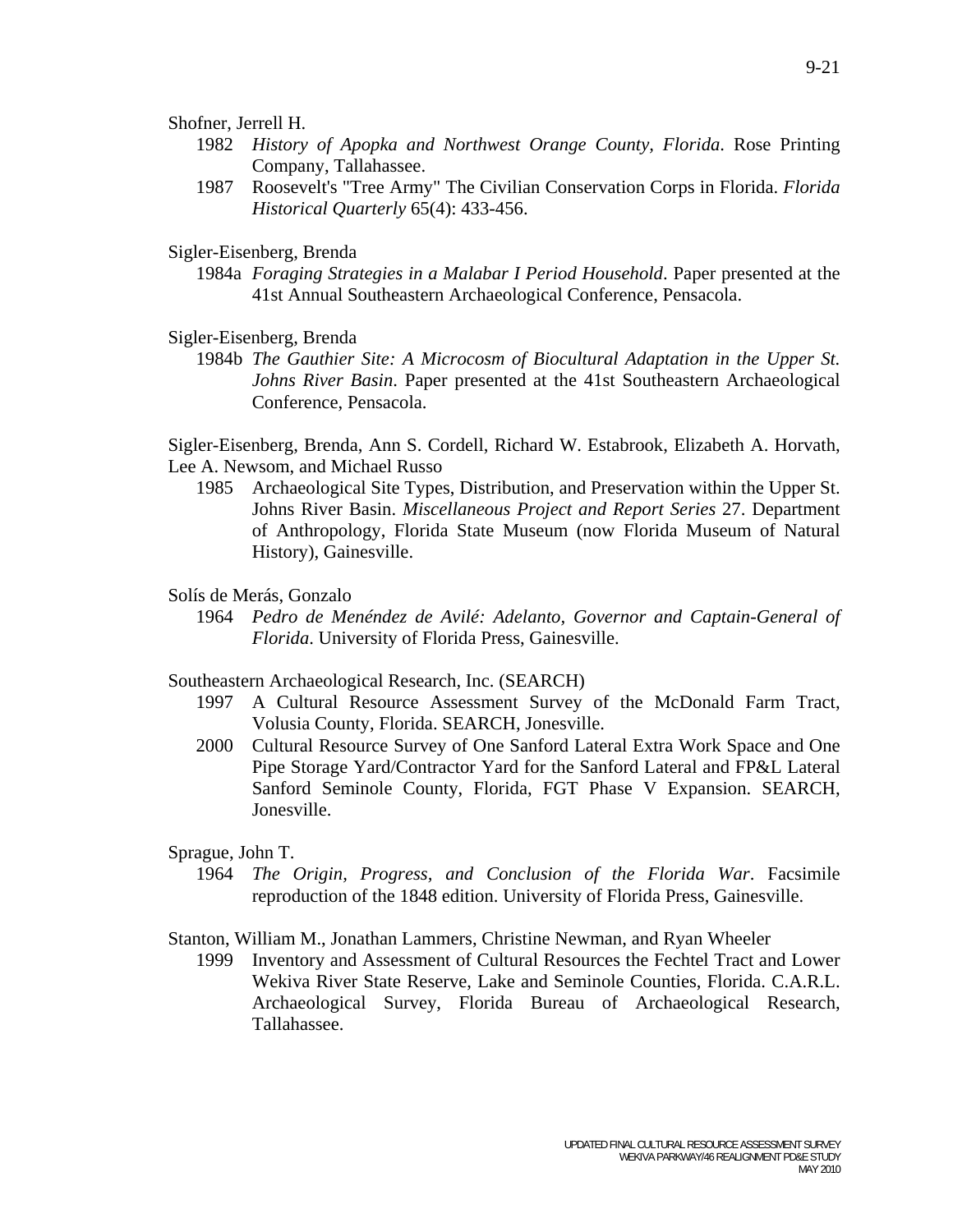Stapor, Frank W., Jr., Thomas D. Mathews, and Fonda E. Lindfors-Kearns

- 1987 Episodic Barrier Island Growth in Southwest Florida: A Response to Fluctuating Holocene Sea Level? *Memoir* 3:149-202. Miami Geological Society, Miami.
- 1991 Barrier-Island Progradation and Holocene Sea-Level History in Southwest Florida. *Journal of Coastal Research* 7(3): 815-838.
- Ste. Claire, Dana
	- 1987 The Development of Thermal Alteration Technologies in Florida: Implications for the Study of Prehistoric Adaptation. *The Florida Anthropologist* 40(3): 203-208.
- Ste. Claire, Dana
	- 1989 Archaeological Investigations at the McDonald Farm Site, Volusia County, Florida. Manuscript on file, Florida Division of Historical Resources, Tallahassee.
	- 1990 The Archaic in East Florida: Archaeological Evidence for Early Coastal Adaptations. *The Florida Anthropologist* 43(3): 188-197.
	- 1998 Cultural Resource Assessment Survey of the Public Works Complex Stormwater Retention Pond, Daytona Beach, Florida. Manuscript on file, Florida Division of Historical Resources, Tallahassee.
- Steele, Willard S.
	- 1992 Historical Perspectives on the Origins of the Seminoles: 1500-1803. Unpublished manuscript on file, Janus Research, Inc., Tampa.
- Stewart, Marilyn C. and Brian Kimsey-Hickman
	- 1989 Addendum to An Archaeological Survey of the Proposed Seminole Mall DRI. Rollins College, Winter Park.
- Stewart, Marilyn C. and Cynthia Pope
	- 1988a An Archaeological Survey of the Proposed Seminole Mall DRI. Manuscript on file, Florida Division of Historical Resources, Tallahassee.
	- 1988b A Cultural Resources Assessment Survey of the Proposed Plantation PUD. Rollins College, Winter Park.
- Stokes, Anne V.
	- 2002 Phase I Cultural Resource Survey of the Lake Monroe PUD Project Area, Seminole County, Florida. SEARCH, Jonesville.
	- 2003 A Cultural Resource Assessment Survey of the Pines at Lake Apopka, Orange County, Florida. SEARCH, Jonesville.
	- 2004a A Phase 1 Cultural Resource Survey of Phase 2 of the Stoneybrook Hills Development Site, Orange County, Florida. SEARCH, Jonesville.
	- 2004b A Phase 1 Cultural Resource Survey of Stoneybrook Hills, Orange County, Florida. SEARCH, Jonesville.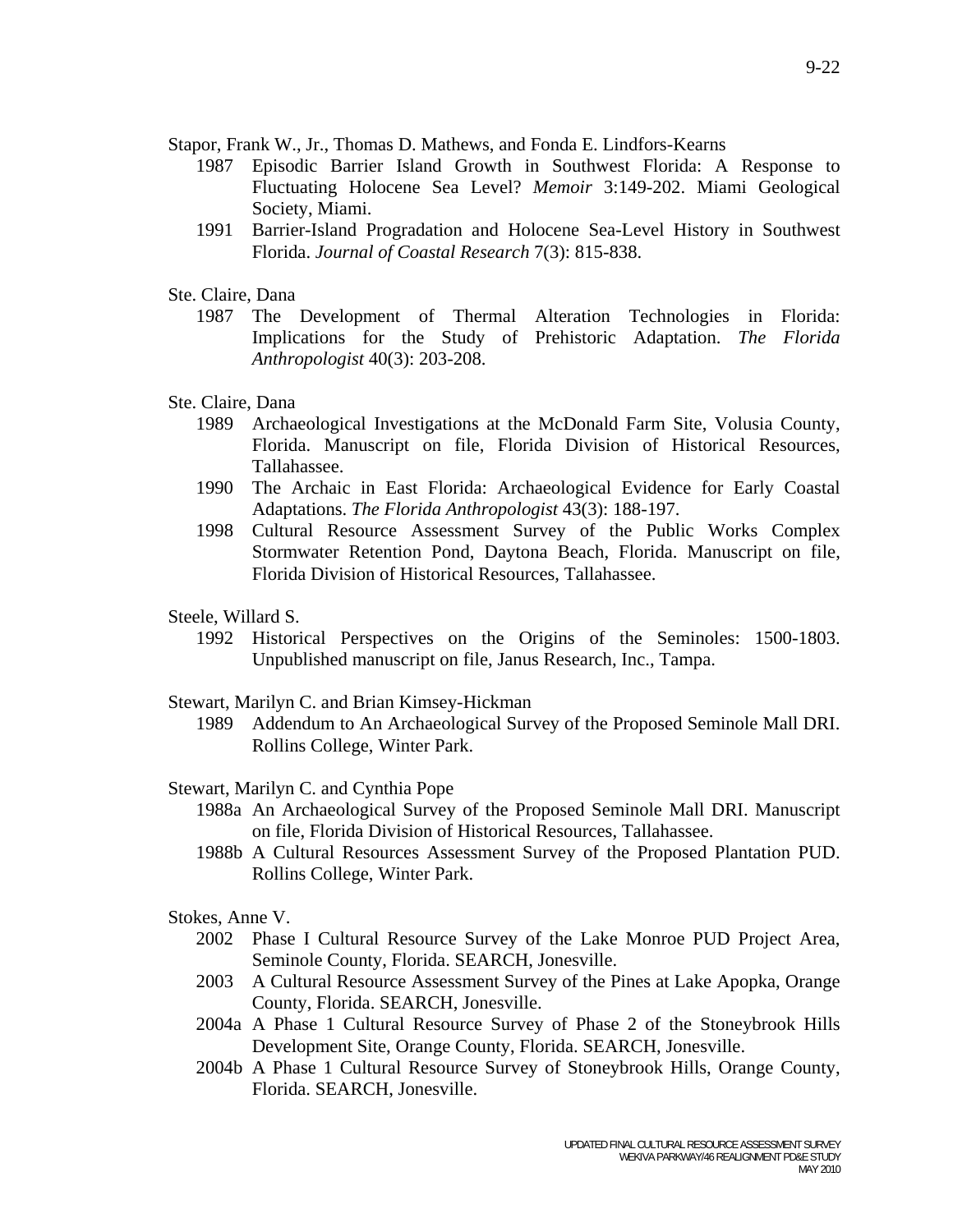Stokes, Anne V.

 2005 A Phase I Cultural Resource Survey of Sullivan Ranch Lake County, Florida. SEARCH, Jonesville.

Stokes, Anne V., Robert J. Austin, James Pochurek, Matthew Allen, Geoffrey Mohlman, and Pete Sinelli

- 1999 Cultural Resource Survey and Evaluation Report of the Florida Gas Transmission Company Phase IV Expansion. SEARCH, Jonesville.
- Storm L. Richards & Associates, Inc.
	- 2003a A Cultural Resource Assessment Survey of the Proposed Ponkan Ridge Phase I and II Development Site Located in Section 30, Township 20S, Range 28E. Apopka, Orange County, Florida. Storm L. Richards & Associates, Inc., Lake Mary, FL.
	- 2003b A Cultural Resources Assessment Survey of the Proposed Wilkins Farm Development Site Located in Sections 35 & 36, Township 20 South, Range 27 East, Orange County, Florida. Storm L. Richards & Associates, Inc., Lake Mary, FL.
- Swanton, John R.
	- 1946 The Indians of the Southeastern United States. *Bureau of American Ethnology Bulletin* 137. Smithsonian Institution, Bureau of American Ethnology, Washington, D.C.
- Swindell, David, Carl Shivers, and Sharon Wells
	- 1977 An Archaeological and Historical Survey of the East Orlando 201 Plan, Orange and Seminole Counties, Florida. Manuscript on file, Florida Division of Historical Resources, Tallahassee.

## Tanner, William F.

 1992 3000 Years of Sea Level Change. *Bulletin of the American Meteorological Society* 73(3): 297-303.

## Tebeau, Charlton W.

- 1966 *Florida's Last Frontier: The History of Collier County*. University of Miami Press, Coral Gables.
- 1971 *A History of Florida*. University of Miami Press, Miami, Florida.
- 1980 *A History of Florida*. Revised Edition. University of Miami Press, Coral Gables.

## Tiger, Buffalo and Harry A. Kersey, Jr.

 2002 *Buffalo Tiger: A Life in the Everglades*. University of Nebraska Press, Lincoln.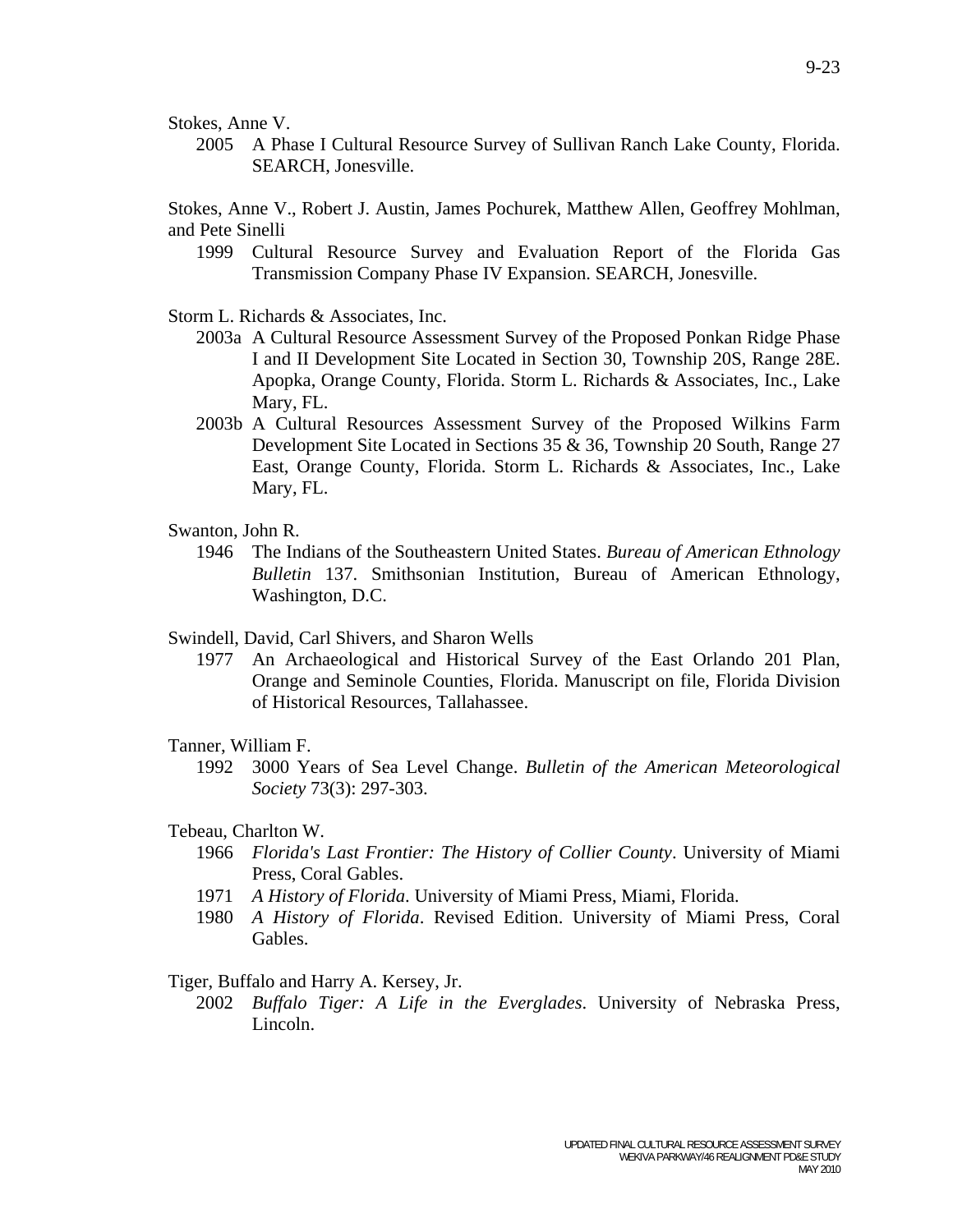Upchurch, Sam B., Richard N. Strom, and Mark G. Nuckels

 1982 Methods of Provenance Determination of Florida Cherts. Geology Department, University of South Florida, Tampa.

## United States Department of Agriculture (USDA)

- 1962 *General Soil Map of Florida*. USDA Soil Conservation Service and the Florida Agricultural Experiment Stations, Gainesville.
- 1975 *Soil Survey Report Maps and Interpretations Lake County, Florida*. United States Department of Agriculture, Soil Conservation Service.
- 1989 *Soil Survey of Orange County, Florida*. United States Department of Agriculture, Soil Conservation Services.
- 1990 *Soil Survey of Seminole County, Florida*. United States Department of Agriculture, Soil Conservation Services.

## United States Geological Survey (USGS)

- 1953 *Lake Tohopekaliga, Fla.*
- 1960a *Apopka, Fla.* PR 1980.
- 1960b *Sorrento, Fla.* PR 1980.
- 1965a *Sanford SW, Fla.* PI 1970.
- 1965b *Sanford, Fla.* PR 1988.

## Velasco, Juan de

 1959 Geografia de Las Indias 1571. In *The Spanish Settlements Within the Present Limits of the United States*. Edited by W. Lowry. Russell and Russell, New York. Reproduced in Volume II, Appendix Five.

### Voellinger, Leonard and Melissa Voellinger

 1980 A Cultural Resources Survey of the Zachary-Fort Lauderdale Pipeline Construction and Conversion Project: Alternate II/Florida. Manuscript on file, Florida Division of Historical Resources, Tallahassee.

### Vogel, Robert M.

 1985 "Industrial Structures." In *Built in the U.S.A. American Buildings from Airports to Zoos,* ed. Diane Maddex. The Preservation Press, Washington, D.C.

### Waters, Gifford, Lucy B. Wayne, and Martin F. Dickinson

 2004 Cultural Resource Survey and Assessment, Heathrow Country Estates Lake County, Florida. SouthArc, Inc., Gainesville.

## Watts, William A.

- 1969 A Pollen Diagram from Mud Lake, Marion County, North-Central Florida. *Geological Society of America Bulletin* 80: 631-642.
- 1971 Post Glacial and Interglacial Vegetational History of Southern Georgia and Central Florida. *Ecology* 51: 676-690.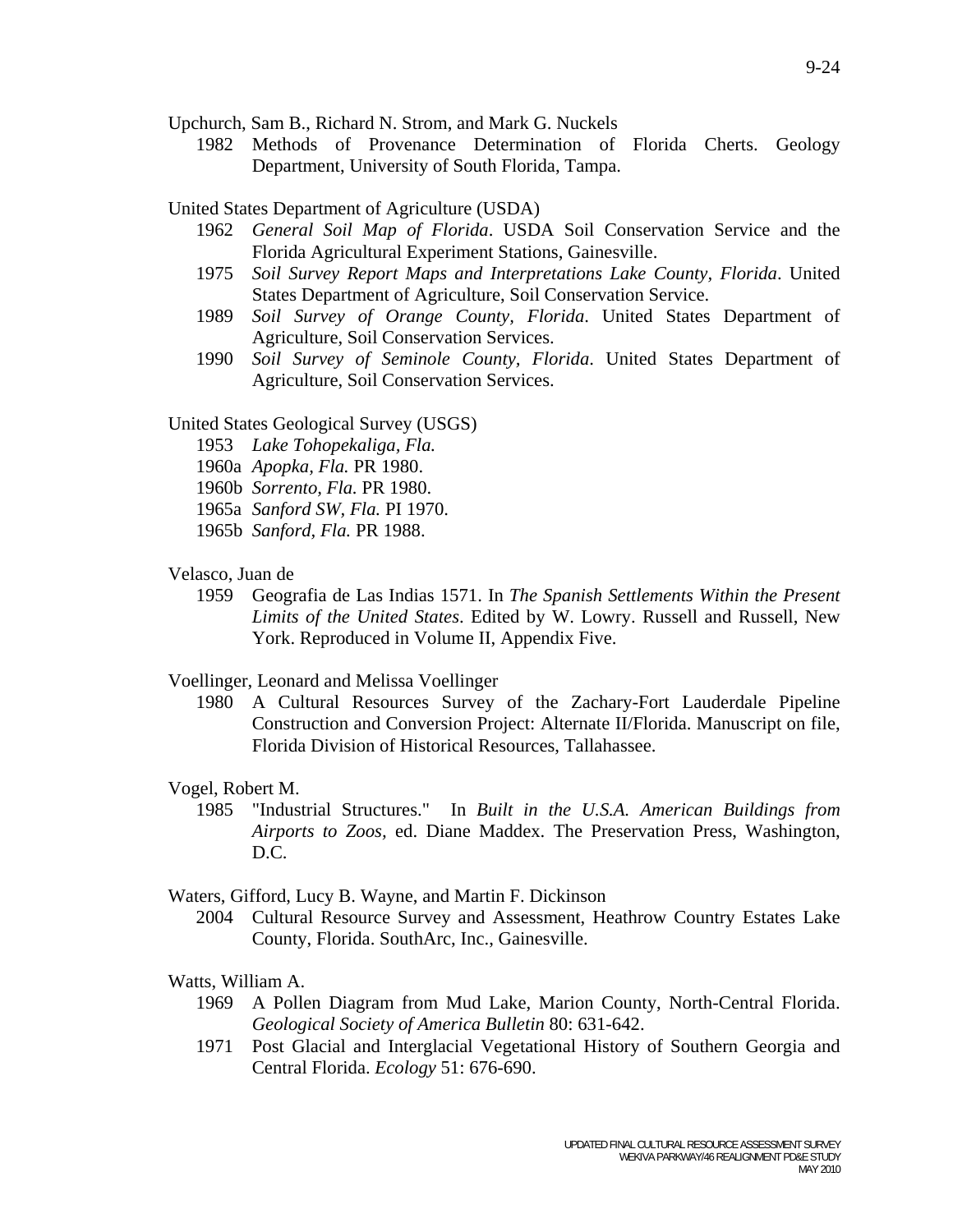Watts, William A.

- 1975 A Late Quaternary Record of Vegetation from Lake Annie, South-Central Florida. *Geology* 3: 344-346.
- 1980 The Quaternary Vegetation History of the Southeastern United States. *Annual Review of Ecology and Systematics* 11: 387-409.

Watts, William A., Eric C. Grimm, and T. C. Hussey

 1996 Mid-Holocene Forest History of Florida and the Coastal Plain of Georgia and South Carolina. In *Archaeology of the Mid-Holocene Southeast*. Edited by K. E. Sassaman and D. G. Anderson, pp. 28-38. University Press of Florida, Gainesville.

Watts, William A. and Barbara C. S. Hansen

- 1988 Environments in Florida in the Late Wisconsin and Holocene. In *Wet Site Archaeology*. Edited by B. A. Purdy, pp. 307-323. Telford Press, Caldwell, NJ.
- Watts, William A. and Minze Stuiver
	- 1980 Late Wisconsin Climate of Northern Florida and the Origin of the Species Rich Deciduous Forest. *Science* 210: 325-327.
- Wayne, Lucy B.
	- 2004 Reconnaissance Survey Gates of Mount Dora, Lake County, Florida. SouthArc, Inc., Gainesville.
- Wayne, Lucy B. and Martin F. Dickinson
	- 1990 Archaeological Survey and Assessment, Seminole County Expressway Authority Eastern Beltway Corridor. SouthArc, Inc., Gainesville.
	- 1993 Archaeological Excavations, Lake Jessup South Site (8SE580), Seminole County, Florida. SouthArc, Inc., Gainesville.
- Weaver, Paul L., III, Historic Property Associates, Inc. and Pappas Associates
	- 1996 Model Guidelines for Design Review: A Guide for Developing Standards for Historic Rehabilitation on Florida Communities. Florida Division of Historical Resources, Tallahassee.

#### Webb, S. David

- 1981 Introduction and Physical Environment. *A Cultural Resources Survey of the Continental Shelf from Cape Hatteras to Key West, Volume 1*. Science Applications, Inc.
- 1990 Historical Biogeography. In *Ecosystems of Florida*. Edited by R. L. Myers and J. J. Ewel, pp. 70-100. University of Central Florida Press, Orlando.
- Weisman, Brent R.
	- 1989 *Like Beads on a String: A Cultural History of the Seminole Indians in North Peninsular Florida*.. University of Alabama Press, Tuscaloosa.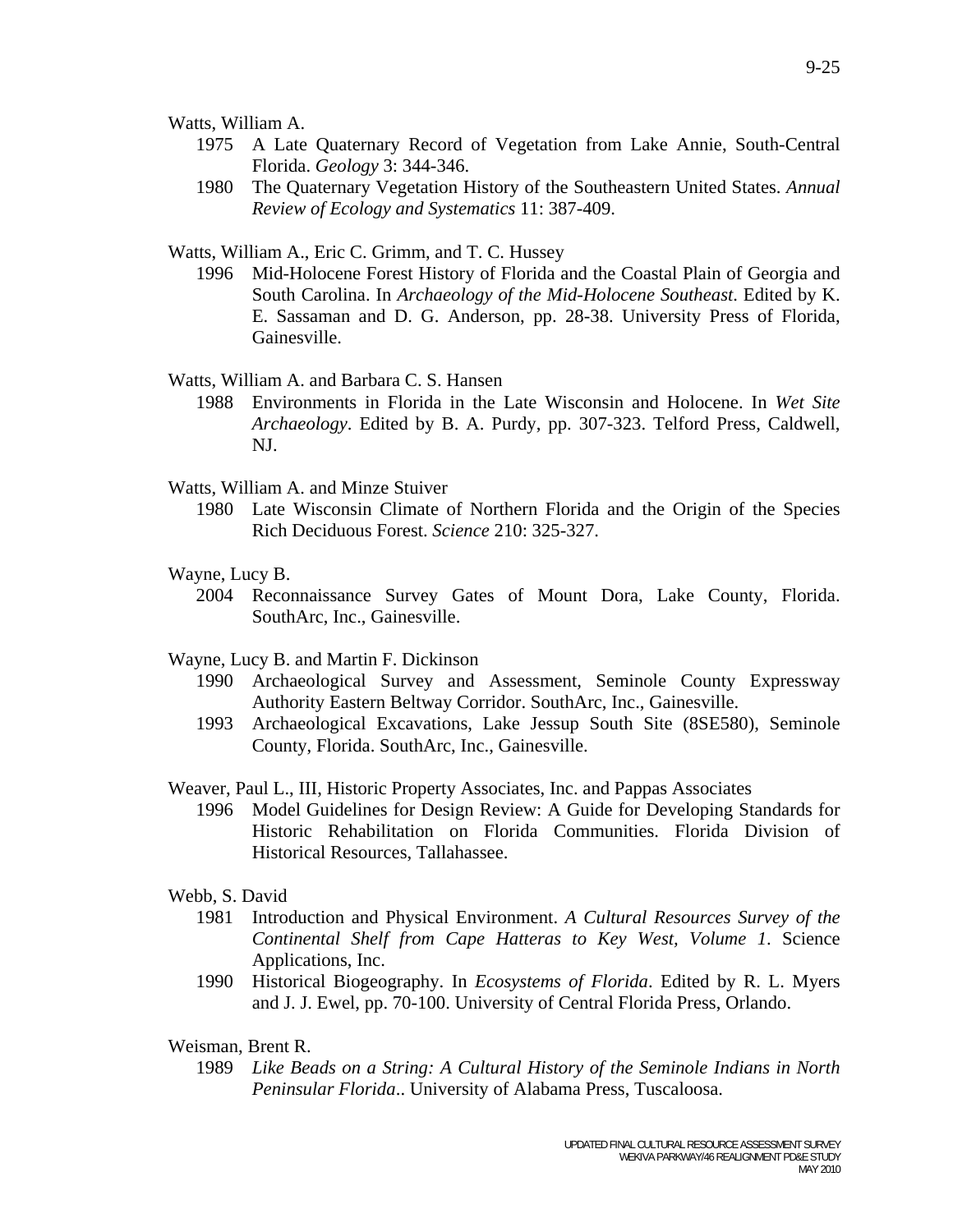Weisman, Brent R.

- 1990 CARL Archaeological Survey: Wekiva Springs State Park, Rock Springs Run State Reserve, Lower Wekiva State Reserve. C.A.R.L. Archaeological Survey, Florida Bureau of Archaeological Research, Tallahassee.
- 1993 An Overview of the Prehistory of the Wekiva River Basin. *The Florida Anthropologist* 46(1): 20-36.

Weisman, Brent R. and Christine Newman

- 1993a An Archaeological Assessment of the Wekiva River Buffers Property (Plantation Tract), Seminole County, Florida. C.A.R.L. Archaeological Survey, Florida Bureau of Archaeological Research, Tallahassee.
- 1993b An Evaluation of the Potential for Archaeological Site Discovery on the Seminole Forest Wildlife Management Area (Seminole State Forest) and Certain Adjacent Portions of the Lower Wekiva River State Reserve. C.A.R.L. Archaeological Survey, Florida Bureau of Archaeological Research, Tallahassee.
- Wharton, Barry R., George R. Ballo, and Mitchell E. Hope
	- 1981 The Republic Groves Site, Hardee County, Florida. *The Florida Anthropologist* 34(2): 59-80.
- Wheeler, Ryan J. and Ray M. McGee
	- 1994a Technology of Mount Taylor Period Occupation, Groves' Orange Midden (8VO2601), Volusia County, Florida. *The Florida Anthropologist* 47(4): 350- 379.
	- 1994b Wooden Artifacts from Groves' Orange Midden. *The Florida Anthropologist* 47(4): 380-389.

Wheeler, Ryan J., James J. Miller, Ray M. McGee, Donna L. Ruhl, Brenda Swann, and Melissa Memory

 2003 Archaic Period Canoes from Newnan's Lake, Florida. *American Antiquity* 68(3): 533-551.

#### Wheeler, Ryan J., Christine Newman, and Ray M. McGee

 2000 A New Look at the Mount Taylor and Bluffton Sites, Volusia County, with an Outline of the Mount Taylor Culture. *The Florida Anthropologist* 52(2-3): 132-157.

Whitaker, John

 2006 Memo to Robert Gleason, FDOT District 5 RE: Cultural Resource Assessment Survey of US17/92 Sanford Road Transfer, Seminole County, Florida. Janus Research, Tampa.